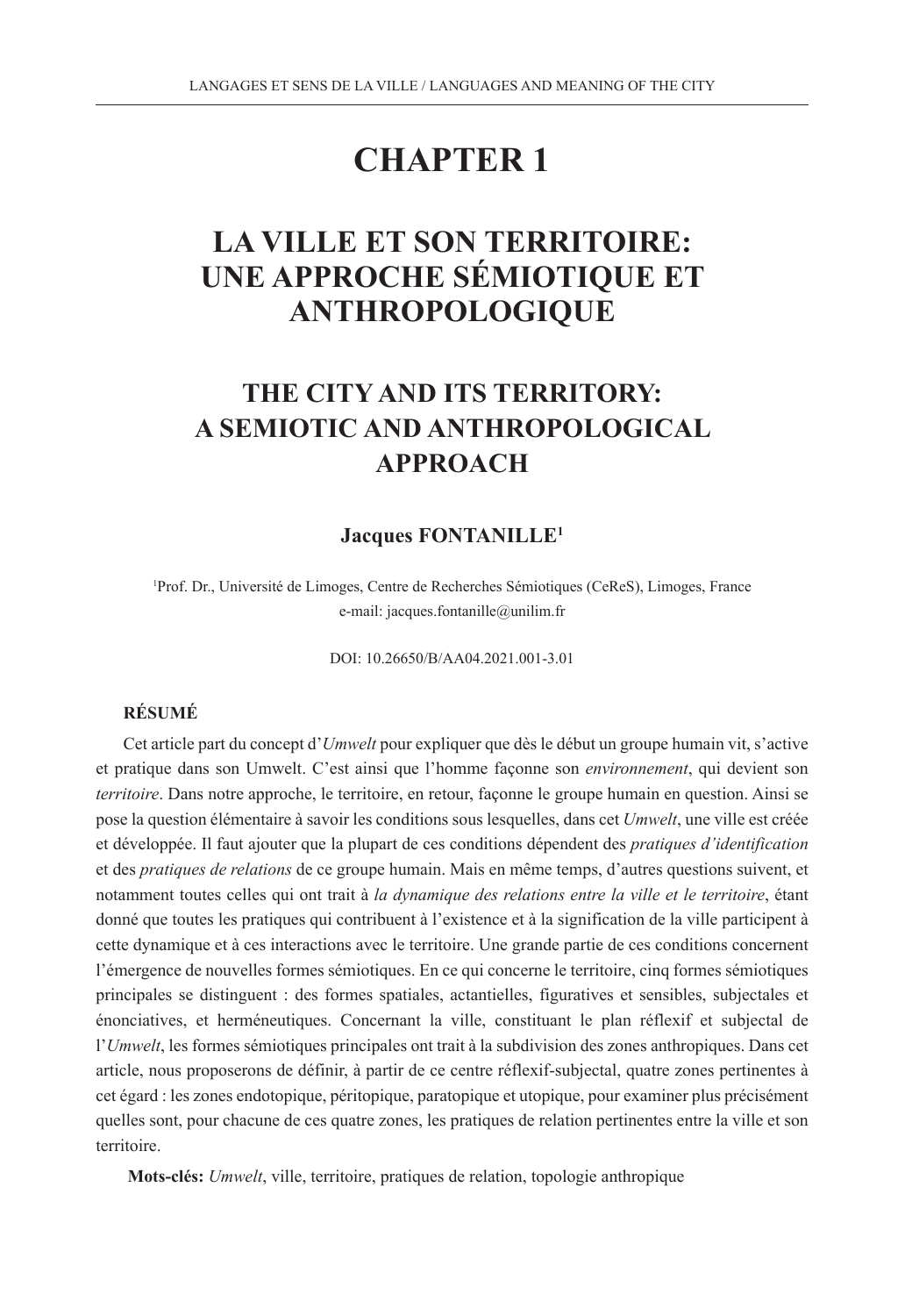#### **ABSTRACT**

This article starts from the Umwelt concept to explain that from the beginning a human group lives, activates and practices in its Umwelt. This is how man shapes his environment, which becomes his territory. In our approach, the territory, in turn, shapes the human group in question. Thus, it raises the basic question of the conditions under which, in this Umwelt, a city is created and developed. It should be added that most of these conditions depend on the identification practices and relations practices characteristic of this human group. But at the same time, other questions follow, including all those relating to the dynamics of relations between the city and the territory, since all the practices that contribute to the existence and meaning of the city participate in this dynamic and interactions with the territory. Many of these conditions concern the emergence of new semiotic forms. As far as the territory is concerned, five main semiotic forms stand out: spatial, actantial, figurative and sensitive, subjective and enunciative forms, and hermeneutics. With regard to the city, constituting the reflexive and subjective plan of the Umwelt, the main semiotic forms relate to the subdivision of anthropogenic zones. In this article, we propose to define, from this reflexive-subjective centre, four zones relevant to this regard: the endotopic, peritopic, paratopic and utopian zones, to examine more precisely what are, for each of these four zones, the relevant practices of relationship between the city and its territory.

**Keywords:** Umwelt, city, territory, relationship practices, anthropic topology

#### **EXTENDED ABSTRACT**

In the beginning, a human group lives, activates and practices in its *Umwelt* (Von Uewküll, 2015). He thus shapes his environment, which becomes his territory. The territory, in turn, shapes this human group. The basic question then arises of the conditions under which, in this *Umwelt*, a city is created and developed, and most of these conditions depend on the identification and relationship practices that characterize this human group. This reflection on the structuring practices which transform a simple residence into a city calls upon the specificities of living species called "eusocial". But other questions follow, and in particular all those which relate to the dynamics of the relations between the city and the territory, because all the practices which contribute to the existence and the significance of the city participate in this dynamic and in these interactions with the territory. Among these conditions, several relate to the emergence of new semiotic forms.

On the territory side, we will distinguish five main semiotic forms: spatial, actantial, figurative and sensitive, subjective and enunciative, and hermeneutical forms. On the city side, which is located in the reflexive and subjective center of the *Umwelt*, the main semiotic forms relate to the subdivision of anthropic zones. We will propose to define, from this reflexive-subjective center, an original anthropic topology, endowed with four zones relevant in this respect: the endotopic, peritopic, paratopic and utopic zones. We then specify how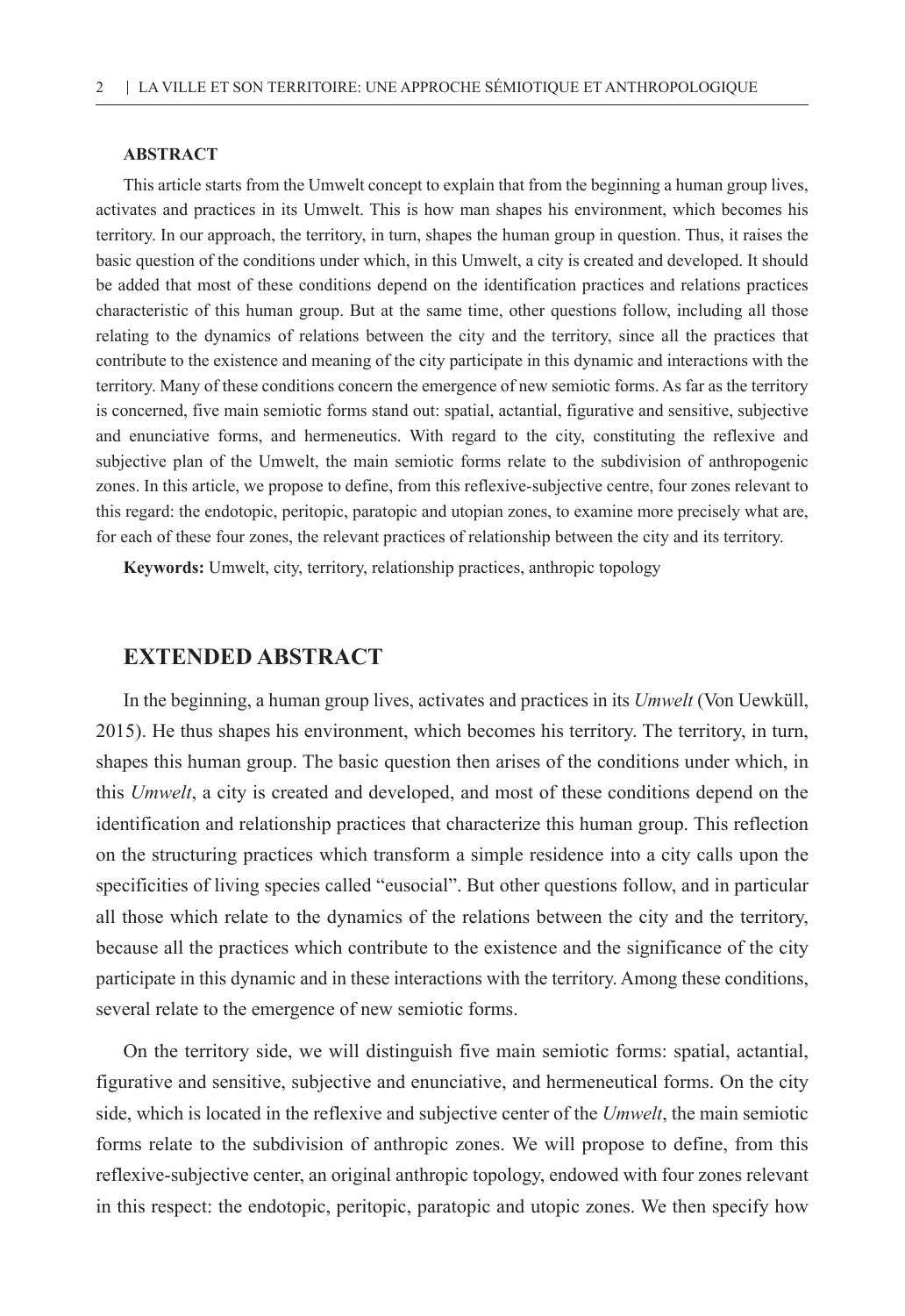this topology is reconfigured by the establishment of a city instead of the simple residence. We then examine more precisely what are, for each of these four zones, the relevant relationship practices between the city and its territory, and how these interactions between city and territory reconfigure the five fundamental properties posed by hypothesis, namely the dimensions of the spatial, actantial, figurative and sensitive, subjective and enunciative, and hermeneutical forms.

To characterize more precisely the dynamics of interactions between city and territory, we will first examine the concept of eusociality. As political living beings, humans belong to the small number of so-called eusocial species, species which constitute living superorganisms. The human city is the most complete and sophisticated expression of the projection of an eusocial organization in a specific architecture of the residence. In addition, the organization of the collective residence, as a semiotic artefact, also tipped the super-organism into another mode of existence, that of imaginary institutions, characteristic of the utopic zone, and which should be here denominate utopic-political.

We will then examine the question of subjective appropriation. In ancient Greek, the city can be designated either as polis or as astu; polis indicates an external position regarding the city, and astu, an internal position, according to the quality of life which it ensures, the good functioning of its symbolic political institutions, and the attachment which it inspires in each of its inhabitants. With astu, the internal observer experiences (affectively) its cohesion, its animation, and the values which it dispenses. Subjective and affective reappropriation is also that of walkers in the city: the accumulation of observations, the identification of specific isolatable features, the identification of forms and buildings representative of the whole, and finally a global understanding. The result is a series of spatial morphologies of the subjective appropriation: respectively serial, particular, nodal and global.

Finally we will propose a characterization of the four dimensions of the interaction between city and territory: (1) the spatial dimension: urban expansion leads to the extension of the territory, the multiplication of superimposed territorial layers, between which the city plays an interaction regulator role; (2) the modal and actantial dimension: the city assumes the role of the actant who controls the territory; (3) the figurative and sensitive dimension: the contrast between the city and the territory is maximum, with the opposition between built and non-built, concentrated built and disseminated built, but the sensibility may also collect other dimensions - customs, linguistic uses, qualities of light, inclusive perspectives, shared depths and horizons, etc. -, which offer passages between town and territory; (4) the hermeneutic and enunciative dimension: the territory is the product of a collective work of giving meaning,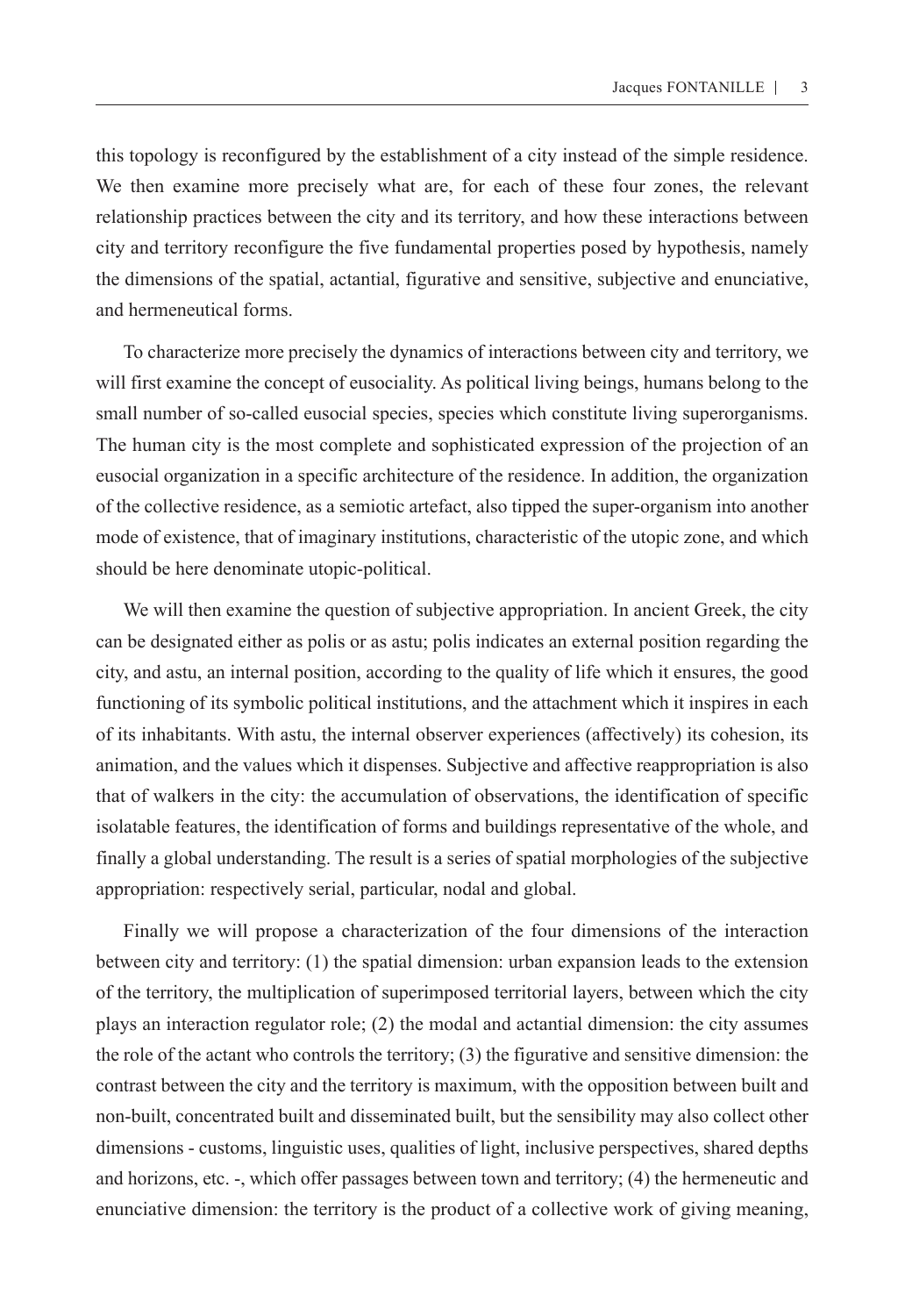and a support for the conservation of the traces and the memory of this work, with regard to the city takes the function of the interpretant. In addition, the city has an enunciative function with regard to the territory: as an interpretant, it "enunciates" the characteristics, identity and values of the territory. The territory is "inscribed" and we decipher a culture at work there, but the capital city of the territory is the mediator who enunciates that culture for us.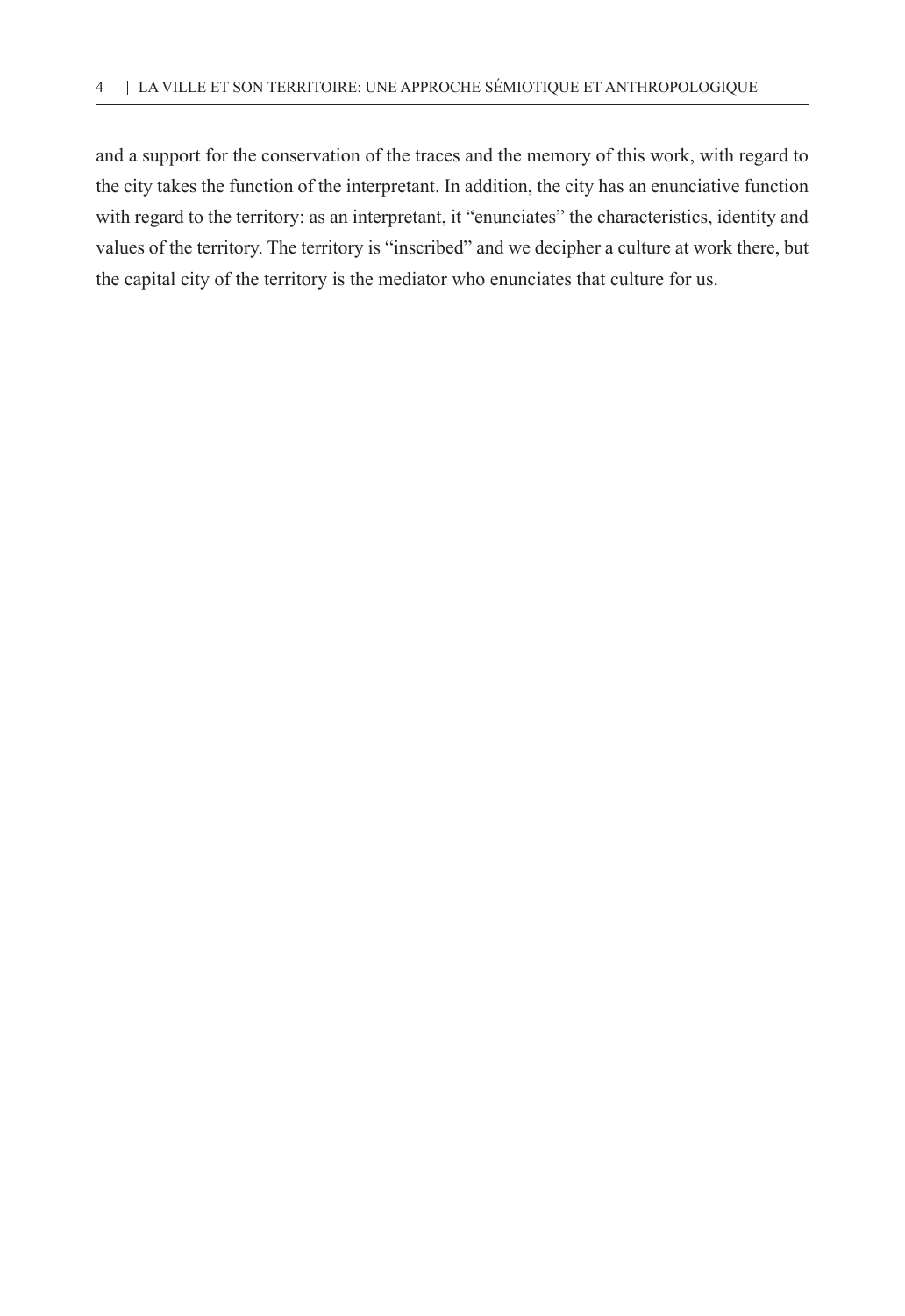### **1. Introduction**

Un groupe humain, comme tout autre groupe d'êtres vivants, perçoit et s'active dans son milieu (son *Umwelt* selon Von Uewküll, 2015). Par les pratiques qu'il y déploie, il façonne ainsi son *environnement*, qui devient son *territoire*. Le territoire, en retour, en fonction de ses diverses caractéristiques et de sa morphologie, façonne ce groupe humain. Nous pourrions alors considérer le *territoire* comme l'ensemble des propriétés spatiales de *l'Umwelt*, ou, plus précisément, la *dimension spatiale des interactions qui constituent* l'*Umwelt*.

La question se pose alors des conditions sous lesquelles, dans ce territoire, une ville est créée et développée, et la plupart de ces conditions dépendent largement des *pratiques* qui ont cours dans l'*Umwelt*. Dans une perspective anthropologique et étho-sémiotique très générale, la construction d'une ville s'apparente à d'autres cas, plutôt rares, où des êtres vivants se donnent une organisation matérielle, spatiale et symbolique qui dépasse considérablement le simple choix ou la seule édification d'une *demeure*. Il s'agit donc de comprendre, dans ces cas et pour les espèces concernées, les raisons pour lesquelles une simple *demeure* ne suffit pas à rendre un *Umwelt* habitable. Mais il existe aussi bien des villes sans territoire (du moins lors de leur création), et des territoires sans ville. Nous nous intéressons ici uniquement aux villes associées à un territoire.

D'autres questions suivent, qui ont trait notamment à *la dynamique des relations entre la ville et le territoire*, car toutes les pratiques qui contribuent à l'existence et à la signification de la ville participent à cette dynamique et contribuent à modeler les interactions avec le territoire. On peut d'ailleurs remarquer que certaines villes, en général des mégapoles, constituent en elles-mêmes des territoires, et que s'il fallait leur reconnaître un territoire, l'espace d'un pays tout entier ne suffirait pas à remplir cette fonction. Si une ville peut absorber son propre territoire et s'en donner un autre, plus vaste et plus éloigné<sup>1</sup>, alors on doit imaginer un modèle dynamique pour rendre compte de ce type de transformations.

Pour aborder ces questions d'un point de vue sémiotique, nous distinguons cinq points de vue complémentaires sur les relations entre ville et territoire (cf. Fontanille, 2015) : un point de vue *spatial* (le territoire et la ville en tant que lieux), *actantiel* (le territoire et la ville qui agissent), *figuratif et sensible* (le territoire et la ville perçus et ressentis), *subjectal et énonciatif* (le territoire et la ville proclament leur identité), et *herméneutique* (le territoire et la

<sup>1</sup> Les différents noms de la ville d'Istanbul : Byzance, Constantinople et Istanbul, témoignent de l'histoire des reconfigurations politico-territoriales qu'elle a connues.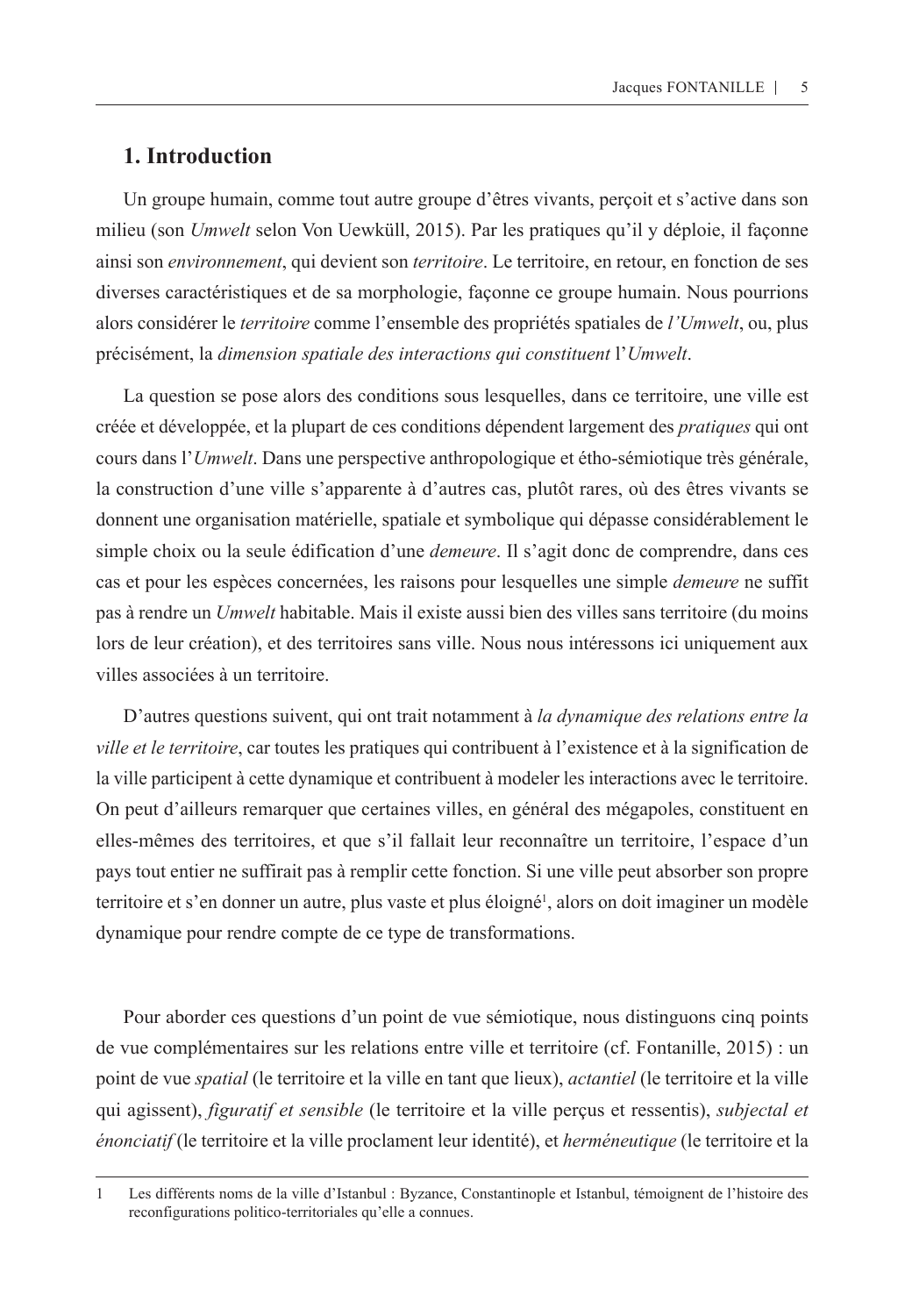ville permettent d'interpréter la signification des activités humaines). Pour rendre compte des interactions entre la ville et le territoire au sein de l'*Umwelt*, nous proposerons en outre une topologie en quatre zones anthropiques : à partir du centre de l'*Umwelt*, les zones *endotopique* (ici), *péritopique* (autour), *paratopique* (ailleurs) et *utopique* (au-delà). Cette topologie nous permettra d'examiner plus précisément quelles sont, pour chacune de ces quatre zones, les pratiques de relations et les interactions pertinentes entre la ville et son territoire.

# **2. Pourquoi construire et habiter une ville plutôt qu'une simple demeure ?**

#### **2.1. La structure sémiotique de la demeure et du milieu**

Von Uexküll s'est intéressé à la dimension spatiale de l'*Umwelt*. Il commence par examiner les « chemins familiers », par lesquels les êtres vivants s'approprient un espace physique quelconque pour le convertir en *territoire*. Pour Uexküll le chemin familier implique trois types de figures, qu'il appelle des « signaux » : les signaux *perceptifs* qui donnent des points de repères, les signaux *directionnels* qui procurent une orientation, et les signaux *de mesure des distances parcourues*.

Le chemin familier combine les trois : on montre par exemple qu'un oiseau qui tourne autour d'un bâtiment ne reconnaît son point de départ, pourtant accessible visuellement, que s'il l'aborde toujours dans le même sens de déplacement ; le signal perceptif ne suffit donc pas, et doit être associé au *plan directionnel*. En outre, comme le *pas directionnel* est une mesure mémorisée de la distance parcourue, l'animal ne peut pas se représenter son point de départ autrement qu'à cette distance mémorisée, et donc, s'il parvient en contournant un bâtiment à ce point de départ, il fait demi-tour pour le retrouver à la bonne distance et dans le bon sens !

Le *chemin familier* structure l'espace de déambulation en zones de *pouvoir-faire* et de *non-pouvoir-faire*, et il a le statut d'un « schème » pratique, c'est-à-dire d'une forme à la fois figurative-sensible et conceptuelle, résultant d'une pratique, laquelle associe dans ce cas d'un côté, des propriétés spatiales (donc figuratives-sensibles), et de l'autre, des propriétés modales – interdits et permissions, possibilités et impossibilités (donc conceptuelles). L'ensemble des chemins familiers constituent l'*espace familier*. Sur cette base, il est alors possible de faire la différence entre la *demeure* et le *territoire*. La *demeure* est un point d'origine pour tous les chemins, et elle est en outre un *habitat*. Le *territoire* est une extension plus ou moins dissociée de cet *habitat* ; il peut être parcouru selon les chemins de l'*espace familier*, et il est en outre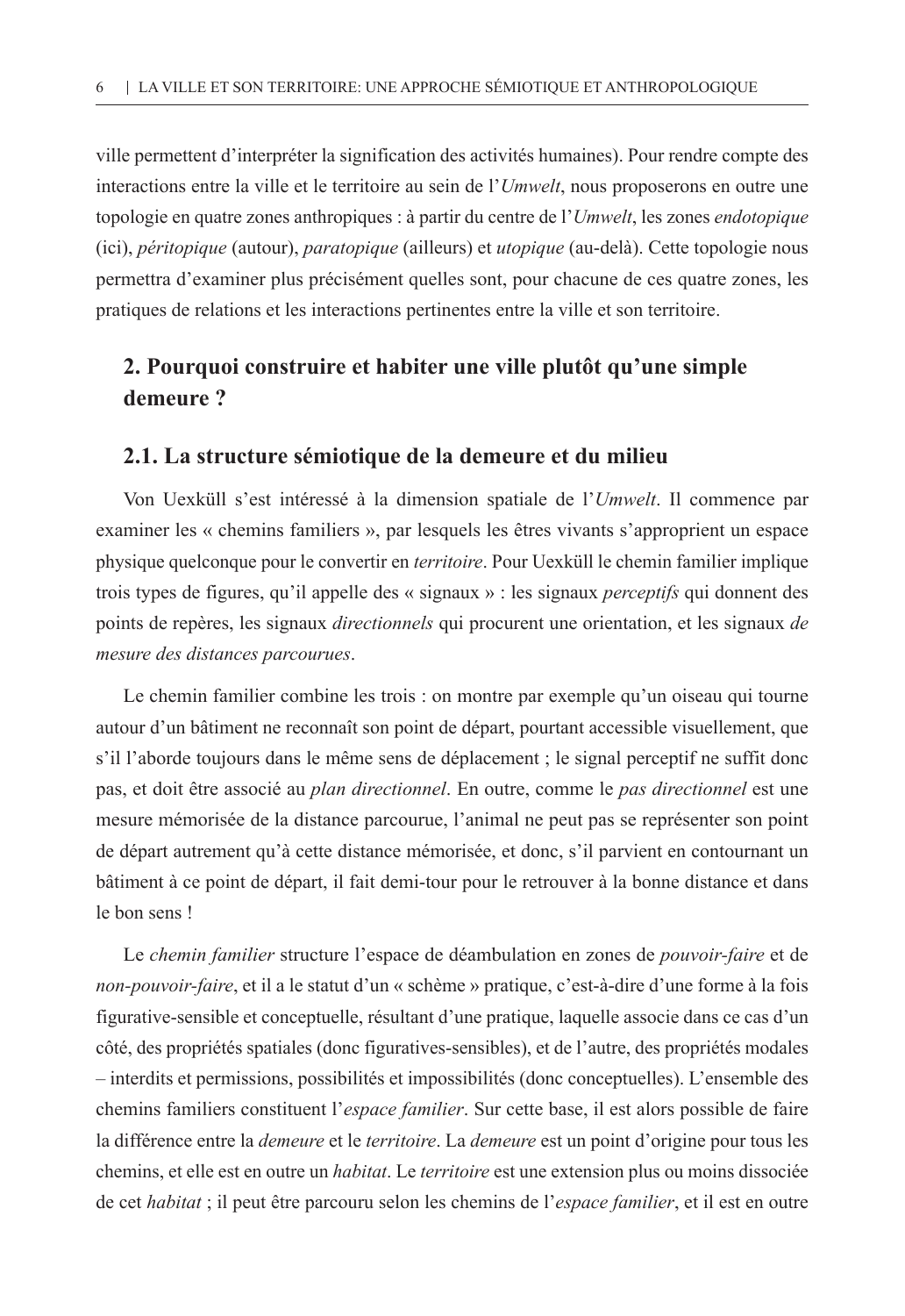défendu contre toute intrusion des compétiteurs. Pour devenir un *territoire*, l'*espace familier* doit donc être également protégé contre les intrus : les « pouvoir-faire » et « pouvoir ne pas faire » qui structurent l'espace familier sont complétés par les « ne pas pouvoir faire » et les « devoir ne pas faire » destinés à autrui.

Je vis en Limousin, au centre de la France, et si le Limousin est mon territoire, c'est qu'il a toujours rassemblé l'ensemble des chemins familiers qui m'ont permis d'y vivre au quotidien, et qui ne sont pas empruntés, voire qui sont ignorés, par ceux qui ne pratiquent pas de la même manière que moi : il s'agit des chemins familiers que j'emprunte pour travailler, pour me promener, pour visiter, pour participer à des événements culturels ou politiques, etc., (hormis une extension problématique et durable à Paris, pour les pratiques professionnelles, ce qui est, comme chacun sait, une spécificité française). Ce territoire limousin fonctionne pour moi comme une représentation holistique, une icône spatiale constituée de trajets orientés, de lieux de pratiques, et de modalisations par le pouvoir-faire, le savoir-faire, le vouloir-faire et le devoir-faire. Comme tous les territoires, il en est quelque sorte protégé par l'ignorance des intrus, qui ne peuvent découvrir et emprunter mes chemins familiers qu'en les partageant avec moi, si je propose de les guider.

Ce dispositif élémentaire est complété par Uexküll, notamment en raison des pratiques de prédation et d'attaque/défense, par une *zone neutre* qui s'interpose entre la *demeure* et le *territoire* de la prédation : dans cette zone intermédiaire, la progéniture et les congénères du prédateur peuvent se déplacer sans risquer d'être par mégarde pris pour proie ou pour agresseur, mais aussi d'autres espèces, qui sont des proies potentielles, peuvent aussi y installer leur demeure à l'abri des attaques du prédateur. Dans cette *zone neutre* intermédiaire, les modalisations sont redistribuées et les signes s'inversent : des pouvoir-faire pour les plus vulnérables, la progéniture et les autres espèces, et un devoir ne pas faire pour le prédateur. La *demeure*, la *zone neutre* et le *territoire* constituent alors la topologie schématique minimale d'un *Umwelt* : cet emboîtement concentrique suppose que soit d'abord posé un centre (c'est le rôle du groupe humain) qui doit avoir un statut « subjectal », car il doit pouvoir être la source de la perception, de l'initiative de l'action et de l'orientation des interactions.

Uexküll s'appuie en outre sur le rôle fondamental de ce statut « subjectal » de l'*Umwelt* pour montrer pourquoi les milieux font souvent place à des scènes qu'il qualifie de « magiques », et qui sont de fait des interactions imaginaires, c'est-à-dire appartenant à un autre mode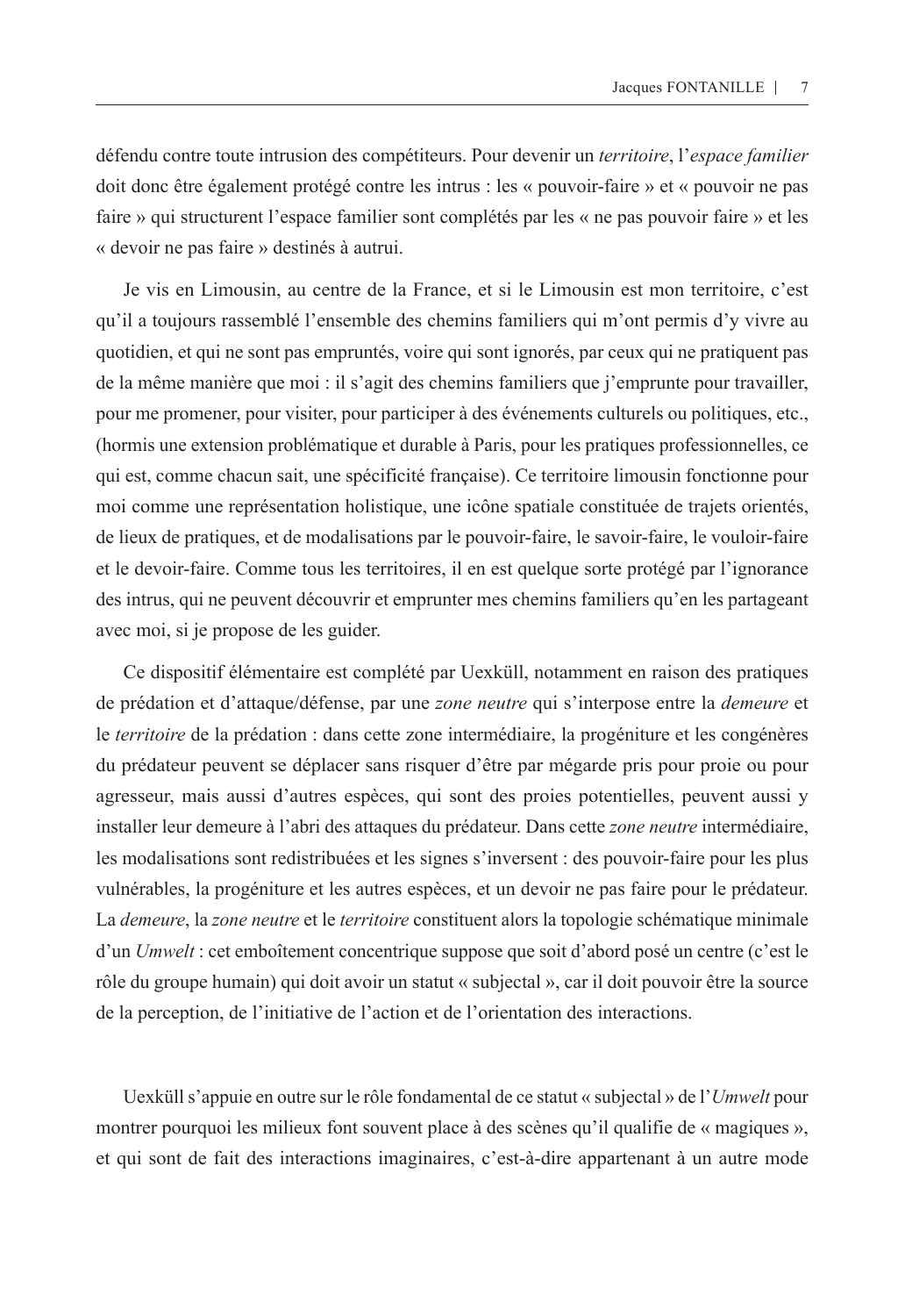d'existence et obéissant à un autre référentiel de vérité (*vérifactualité*) 2 . Ces interactions imaginaires échappent au simple couplage entre perception et action, parce qu'elles procèdent d'une schématisation relativement autonome, sous la pression de prégnances biologiques, et orientée subjectivement. Cette autonomie relative offre alors à l'*Umwelt* la possibilité de développer une dimension imaginaire, un mode d'existence en partie indépendant de la perception immédiate mais susceptible d'influer sur l'action pratique.

La topologie de l'*Umwelt* présente donc finalement trois propriétés principales, dont nous pouvons faire le point de départ de notre raisonnement ultérieur : (1) elle est constituée, installée et modifiée par les *pratiques* ; (2) elle est soumise à une orientation *subjectale* ; (3) elle est composée de *quatre zones* (demeure, territoire, zone neutre, zone imaginaire).

#### **2.2. La topologie anthroposémiotique**

Il est ici question des conditions de mise en œuvre des interactions pratiques au sein d'un collectif et de son milieu, et du schème topologique qui structure à la fois le milieu spatial et les pratiques qui y sont mises en œuvre. De cette topologie pratique de l'*Umwelt*, on peut extraire une typologie des pratiques, car chacune de ses zones étho-sémiotiques caractérise des régimes spécifiques de la pratique et des interactions : elle est organisée autour d'un centre de *réflexivité* (des êtres vivants *se* sentent et *se* posent au centre d'un milieu), de *sensibilité* (du côté de la perception) et d'*initiative* (du côté de l'action), à partir duquel peuvent être identifiées des zones proches ou lointaines, associées ou dissociées.

A l'entrée « Localisation spatio-temporelle » de leur *Dictionnaire*<sup>3</sup> , Greimas et Courtés (1979) distinguent d'abord l'*espace familier* et l'*espace étranger*, généralisé ensuite en *espace d'ici* et *espace d'ailleurs* (1979, p. 215). Ils identifient ensuite quatre zones spatiales définies par la nature des épreuves narratives qui s'y déroulent (1979, p. 216): l'espace *topique* comme espace de référence, l'espace *hétérotopique* pour l'environnement du précédent, l'espace *utopique* pour les performances, notamment mythiques, et l'espace *paratopique* pour l'acquisition des compétences : la segmentation de l'espace est déjà ici corrélée au type narratif des actions.

De son côté, François Rastier (2001) propose vingt ans plus tard une topologie des *zones anthropiques*<sup>4</sup> des pratiques. Il observe dans les cultures, et notamment dans les langues,

<sup>2</sup> Cf. Uexküll : « Jusque-là [dans son livre], les milieux étaient en règle générale le produit des signaux perceptifs suscités par les stimuli externes. L'image-prospection ainsi que le tracé du chemin familier et la délimitation du territoire faisaient déjà exception à cette règle : ils ne pouvaient en aucun cas être rapportés à des stimuli externes mais représentaient de libres productions subjectives. » (2015, 145)

<sup>3</sup> Greimas, A. J et Courtés, J. (1979). *Sémiotique. Dictionnaire raisonné de la théorie du langage*. Paris : Hachette.

<sup>4</sup> Rastier, F. (2001). L'action et le sens pour une sémiotique des cultures. *Journal des anthropologues*, n°85-8, pp. 183-219.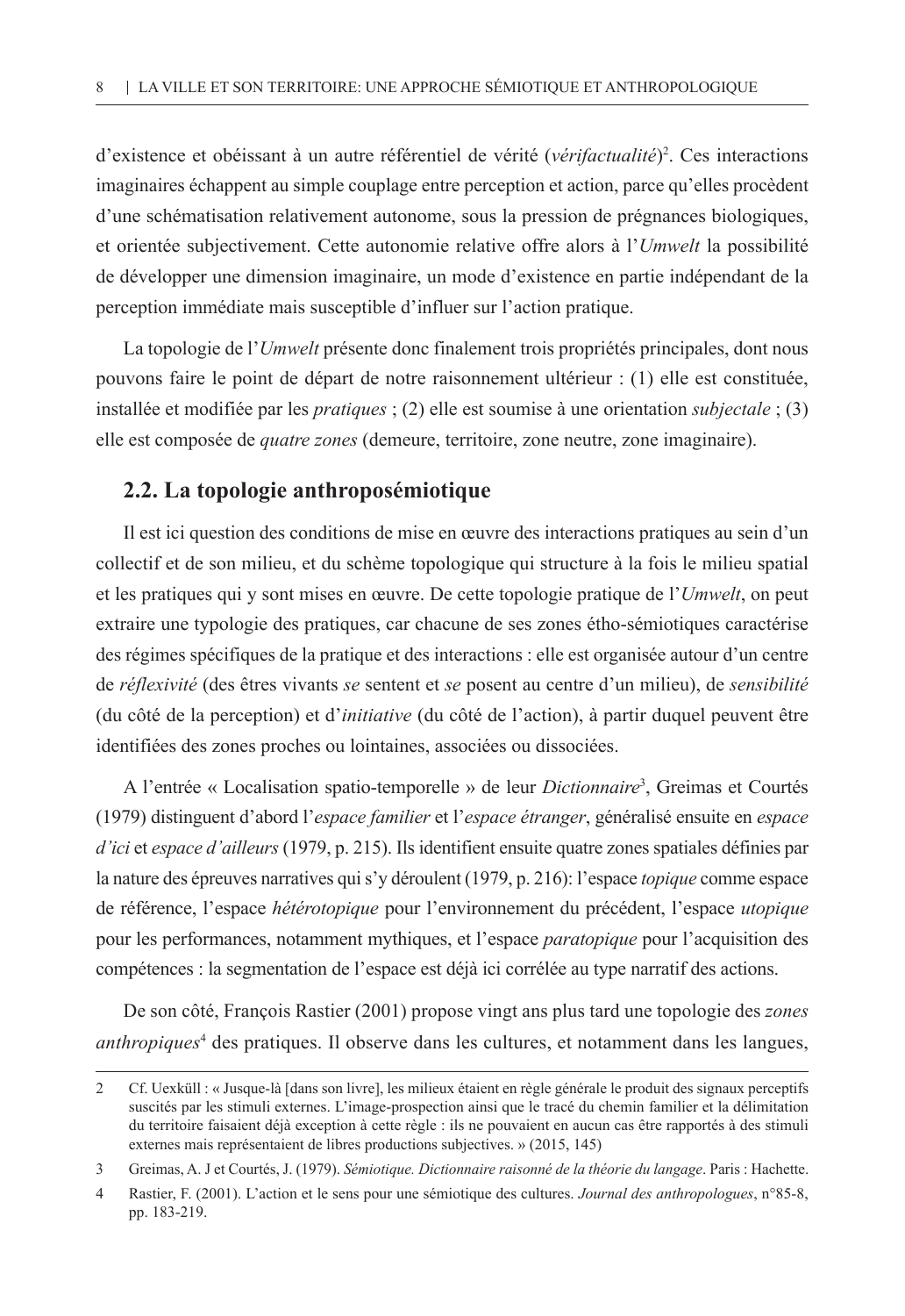une série de ruptures homologues et superposables dans les catégories de la personne, du temps, de l'espace et de la modalité. La diversité thématique de ces ruptures catégorielles peut alors être réduite à une articulation topologique en trois zones : la première, dite « de coïncidence », est dénommée « zone *identitaire* », la seconde, dite « d'adjacence », est la « zone *proximale* »*,* et la troisième, dite « d'étrangeté », la « zone *distale* ». Cette distinction entre trois zones anthropiques permet déjà de classer de grands types de pratiques selon leur appartenance à l'une des zones, ou en fonction de leur rôle dans le passage d'une zone à l'autre.

Mais cette topologie laisse dans l'ombre une question qui nous semble essentielle pour la typologie que nous recherchons, et qui concerne les « modes d'existence » propres à chacune de ces zones, et en particulier la place du mode d'existence « imaginaire » déjà identifié par Uexküll, et que la topologie de Greimas et Courtés prenait aussi en compte, dans l'*espace utopique*. Nous devons en effet distinguer deux manières d'être « lointain » et dissocié du centre de référence : (1) un espace lointain et dissocié du centre de référence (la *demeure* selon Uexküll), mais appartenant au même mode d'existence (l'équivalent du *territoire* selon Uexküll), et (ii) un espace dissocié non pas parce qu'il est lointain, mais parce qu'il appartient à un autre mode d'existence, transcendant – *supra* ou *infra*-immanent –. On peut donc être *lointain* à l'intérieur d'un seul mode d'existence, et être *étranger ou étrange* dans un autre mode d'existence. En d'autres termes, « il » et « là-bas » se dissocient de « je/tu », de « ici et là », mais n'impliquent pas de changement de mode d'existence, alors que « ça » et « au-delà », en raison de leur indétermination, ouvrent sur tous les autres modes d'existence possibles. La particularité de cette zone « imaginaire », de cet autre mode d'existence, c'est qu'elle peut se superposer, dans le temps et dans l'espace, à n'importe quelle autre des trois zones, qui appartiennent au mode d'existence de référence.

En d'autres termes, si cette zone imaginaire est celle des esprits, des ancêtres, des idéalités incarnées, des sorcières ou des spectres, ou des institutions invisibles et symboliques, elle peut sous certaines conditions se superposer, dans les termes d'Uexküll, soit à la *demeure*, soit à la *zone neutre*, soit au *territoire*.

Nous proposons donc maintenant une organisation topologique en quatre zones, dans un *domaine pratique* (le *milieu spatialisé*), caractérisé par un *mode d'existence de référence* :

a/ La zone *endotopique* est le centre du domaine de référence : les pratiques de relation y sont principalement *réflexives* et *mutuelles*, et globalement *stationnaires*. Cette zone est celle où on construit la *demeure*.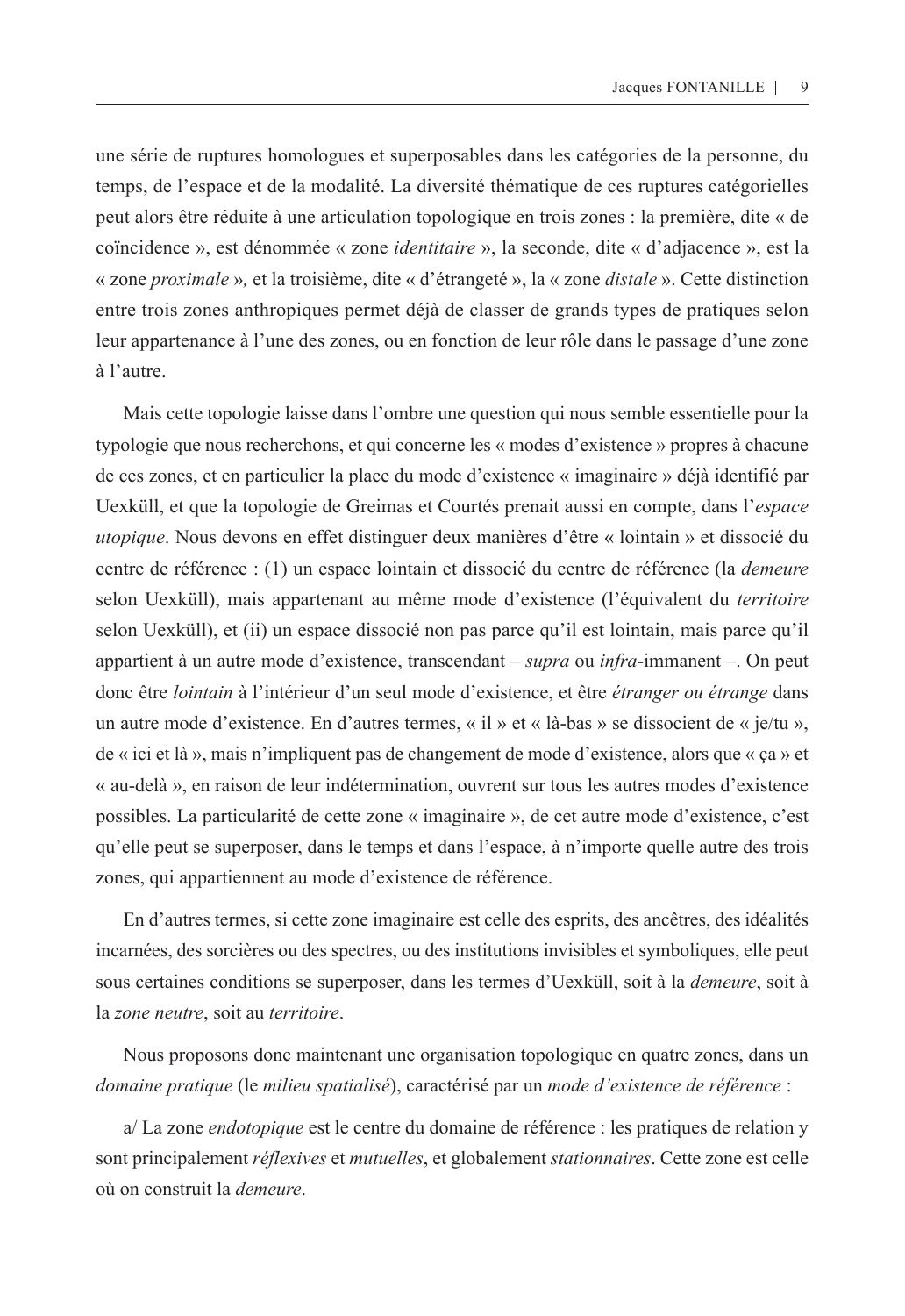b/ La zone *péritopique* est celle des alentours de ce centre subjectal, où les pratiques de relation deviennent *réciproques* (bilatérales, à réciprocité restreinte), et les rôles, *réversibles*. Cette zone correspond à la zone *neutre* (la zone *refuge*).

c/ La zone *paratopique* est dissociée, à distance du centre, grâce à un débrayage spatial (ailleurs), temporel (alors) et/ou actoriel (il) par rapport aux zones endotopique et péritopique. Les pratiques de relation y sont de type *transitif*, et elles y déploient une *réciprocité généralisée* et ouverte aux tiers, donc multilatérales. Les rôles peuvent être ou ne pas être *réversibles*, selon le degré de généralisation de la réciprocité ouverte. Cette zone correspond au *territoire*.

d/ La zone *utopique* est dissociée du domaine de référence tout entier, et elle ouvre sur un autre mode d'existence, le plus souvent transcendant, et qui peut être projeté sur les trois autres zones, suscitant des passages et des franchissements entre domaines distincts, et des substitutions ou des mélanges entre plusieurs modes d'existence. Les pratiques de relation y sont principalement *intransitives* et *irréversibles*.



**Figure 1** : *la topologie anthropique générale* **Figure 1:** la topologie anthropique générale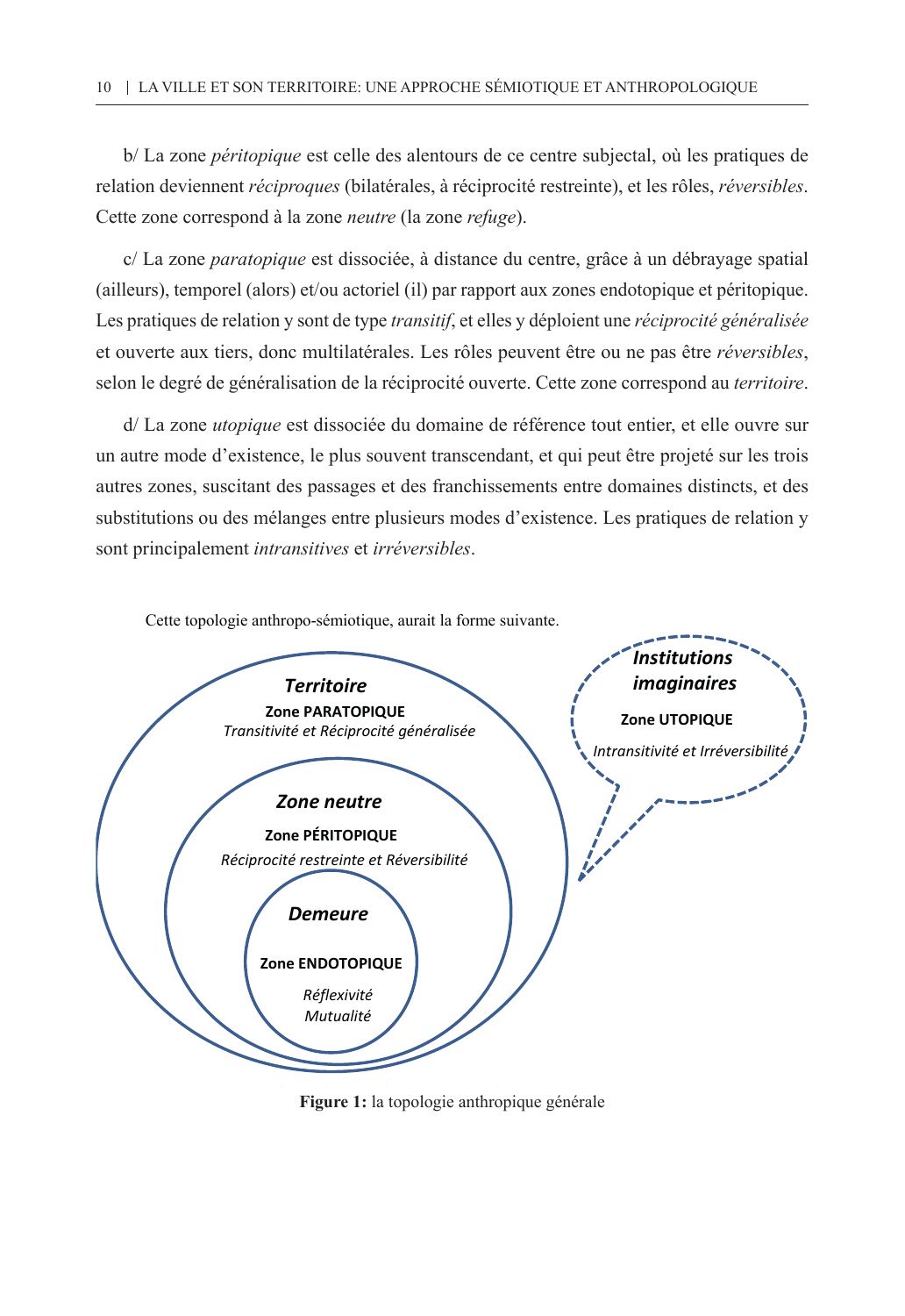## **3. La ville comme singularité anthropo-topologique**

#### **3.1. Singularité topologique**

Nous devons maintenant prolonger l'organisation spatiale proposée par Uexküll pour répondre à notre question initiale : pourquoi une ville plutôt qu'une simple demeure ? Pour illustration du problème, rappelons un usage topologique bien connu dans le monde médiéval : au début, on installe une place forte destinée à défendre un territoire (le « château-fort », la *demeure* du seigneur, ses cours, ses communs, ses murailles, etc.) ; ensuite on délimite une zone environnante où la population du territoire peut venir se réfugier en cas d'insécurité (la *zone neutre*, le refuge) ; on y ajoute aussi une église et un cimetière, qui participent d'un autre mode d'existence que celui de la guerre et de la défense, mais que tous les habitants concernés partagent pourtant. Et on construit ensuite d'autres habitations, et d'autres murs d'enceinte pour protéger le tout.

Par hypothèse, cette *singularité topologique* serait le prototype d'une ébauche urbaine : une forte association entre la zone endotopique (la demeure) et la zone péritopique (la zone neutre) et la superposition d'une zone utopique (les « institutions imaginaires » matérialisées dans le bâti) sur les deux premières ainsi réunies. Resterait, en dehors de cette ébauche de ville, la zone paratopique, le territoire. Cette singularité topologique a pour effet, non seulement de reconfigurer la topologie de base que nous avons proposée, mais également la répartition des pratiques qui caractérisent chaque zone anthropique.



**Figure 2:** La topolgie anthropique centrée sur une ville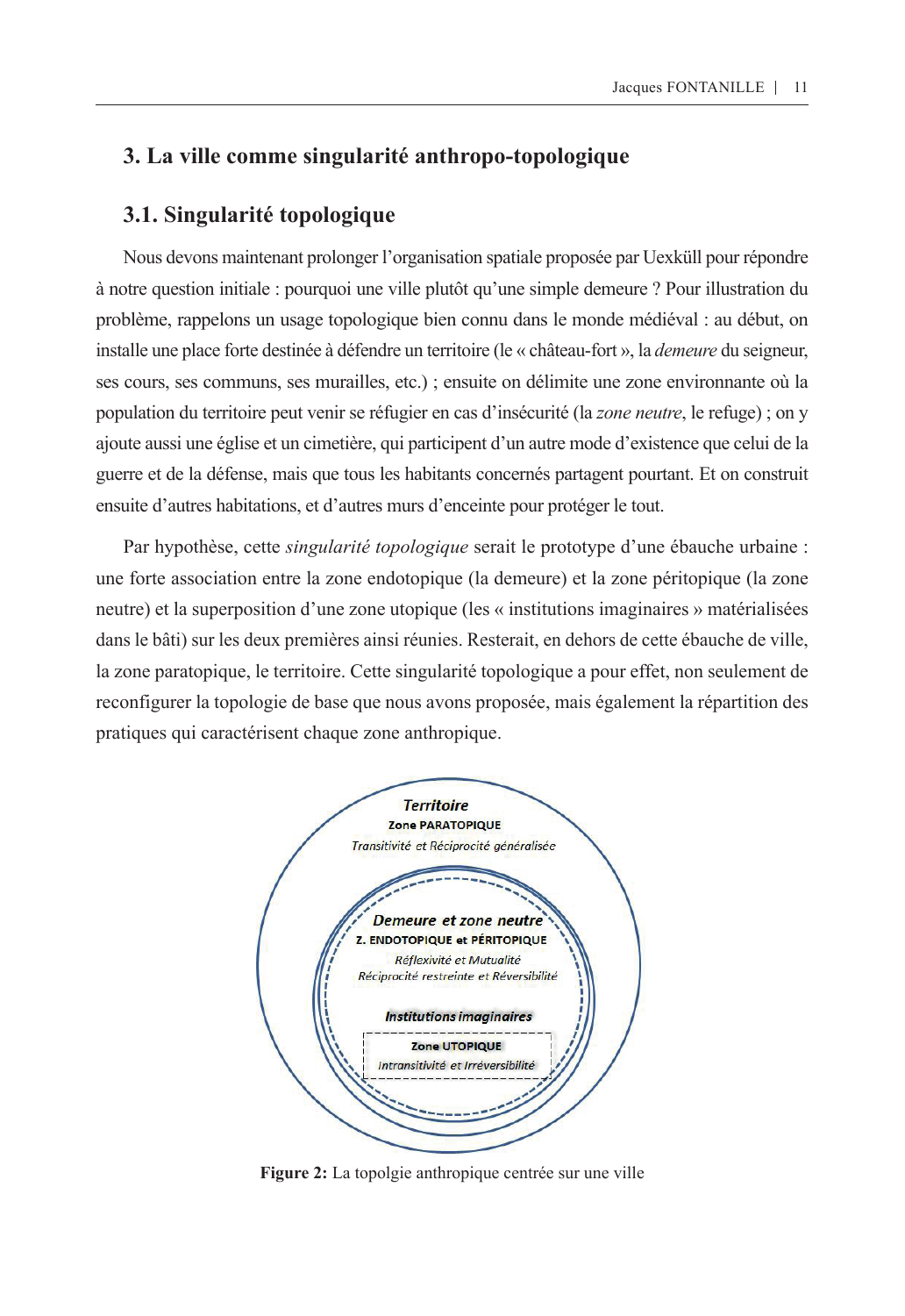Ce scénario, qui redistribue complètement à la fois les zones et les pratiques, doit être complété par l'examen de la mutation anthropologique qui conduit à installer une ville dans l'*Umwelt* d'un actant collectif.

#### **3.2. La structure utopique des collectifs eusociaux**

Pour Aristote, l'homme est un *zôon politikon*, c'est-à-dire littéralement un *être vivant politique*, et il fait partie à cet égard du petit nombre d'espèces dites *eusociales*, c'est-à-dire des espèces qui, dans leurs interactions avec leur milieu, constituent des *super-organismes* vivants, qui ne résultent pas de la multitude des interactions individuelles et des relations interindividuelles, et ne coïncident pas avec la catégorie générique de l'espèce. Ces espèces en effet, comme les abeilles, les fourmis, les termites et les humains, forment des superorganismes localisés et des habitats *singuliers*, et cette singularité se traduit à la fois dans l'organisation des grands schèmes pratiques, dans la distribution des rôles et dans l'architecture de la demeure commune.

Du côté de l'organisation des pratiques, les espèces eusociales tablent sur une intelligence collective (des savoir-faire et pouvoir-faire du collectif), différente de l'accumulation des intelligences individuelles. L'eusocialité se caractérisera donc par une subdivision du collectif en « groupes », « classes », « castes », ou « métiers », entre lesquels des types spécifiques de pratiques sont réparties, de sorte que des sous-ensembles de membres du collectif seront chargés les uns de la production, les autres de la reproduction, d'autres de l'éducation et de la protection des jeunes, de la défense de la demeure commune, de son nettoyage et de son entretien, ou enfin de la recherche de nourriture et de l'approvisionnement de tous. Il leur faut alors se doter de systèmes de communication plus élaborés que le simple couplage entre perception et action qui peut suffire aux individus, et notamment de systèmes respectivement dédiés à la communication intra-groupe, entre pairs, et inter-groupes, entre fonctions et rôles spécialisés.

Chez les humains, cette organisation peut se déployer en dehors des villes, mais pour les autres espèces, il n'y a pas de vie possible en dehors de la ruche, de la fourmilière et de la termitière. En revanche, la ville humaine est l'expression la plus achevée et la plus sophistiquée de la projection d'une organisation eusociale dans une architecture spécifique de la demeure. Le supplément spécifique d'une organisation eusociale se manifeste par une efficacité plus grande dans la défense du territoire, l'approvisionnement et le partage des ressources, la protection du groupe (système d'alarme, intimidation des prédateurs, batailles, etc.), l'éducation et la transmission, etc. Mais l'organisation de la demeure collective, en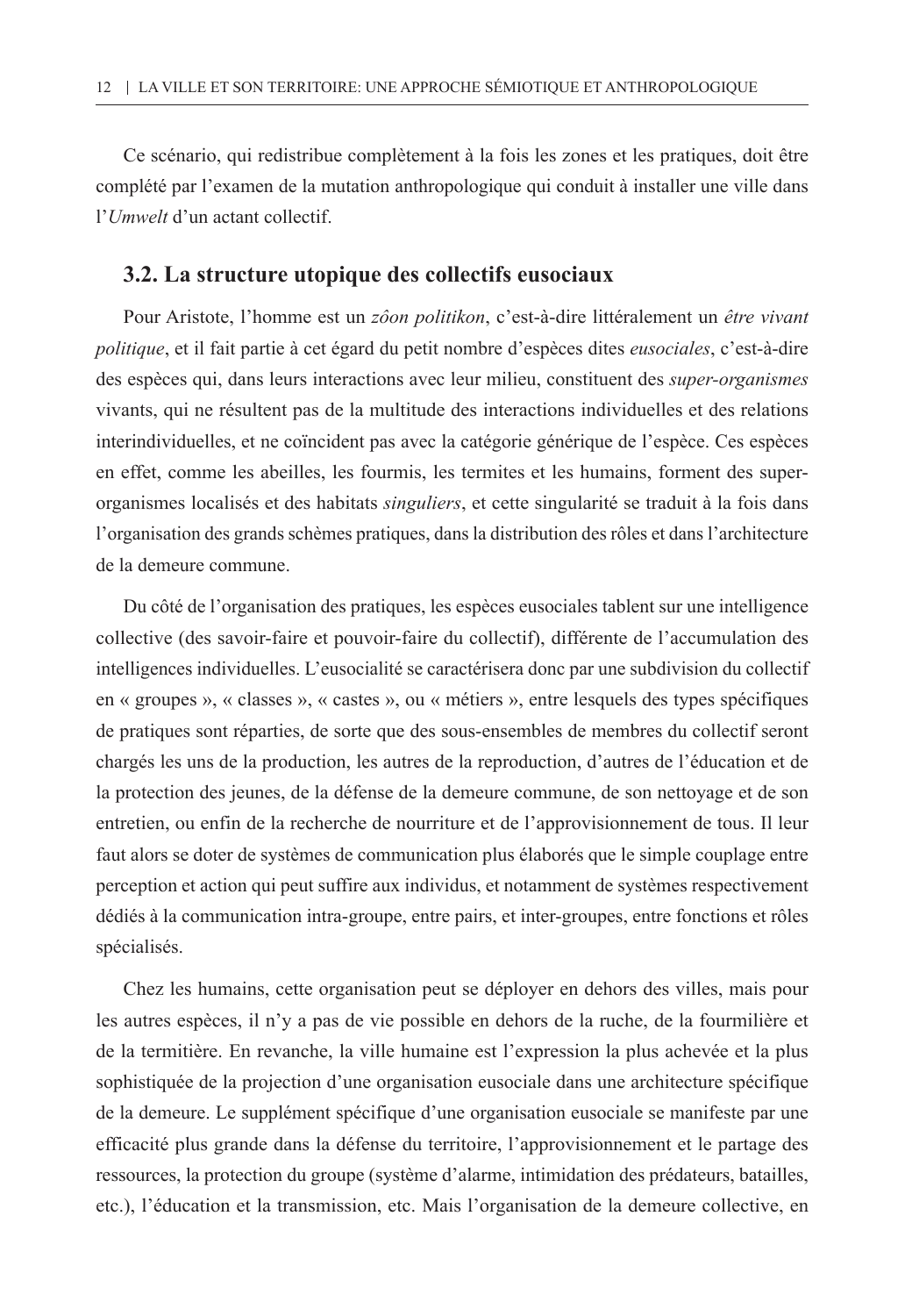tant qu'artefact sémiotique, fait en outre *basculer le super-organisme dans un autre mode d'existence*, celui des institutions imaginaires, caractéristique de ce nous avons appelé la *zone utopique*, et qu'il faudrait dénommer ici *utopico-politique*.

En ce sens, la ville est une utopie aussi bien du point de vue topologique que du point de vue existentiel. Du point de vue topologique, parce qu'elle superpose au mode immanent des zones entotopique et péritopique le mode transcendant (supra ou infra-immanent) de la zone utopique. Du point de vue existentiel, parce que la ville superpose aux couplages perceptionaction, qui caractérisent les pratiques de base, les institutions imaginaires et non perceptibles d'une organisation politique, qu'elle contribue en même temps à objectiver et matérialiser dans le bâti.

Ce caractère à la fois politique et imaginaire est déjà ancré dans l'étymon : pour Aristote, en effet, les « êtres vivants politiques » projettent et objectivent cette propriété dans la *polis.* Benveniste<sup>5</sup> a montré à cet égard combien la *polis* grecque différait de la *civitas* romaine : dans la première, c'est le super-organisme qui s'objective dans la structure d'un espace social et matériel global, et indépendant des membres individuels qui le composent, alors que dans seconde, la cité ne résulte que de l'expansion proliférante des relations mutuelles entre les *civis*. Si on se reporte aux propriétés des différentes zones de la topologie que nous avons proposée, les relations mutuelles caractérisent principalement la zone endotopique (et dans cette configuration singulière, elles débordent sur la zone péritopique), alors que les relations intransitives dominent dans la zone utopique. Elles se trouvent toutes superposées dans la ville.

Mais cette dimension politico-utopique est également obvie dans la manière même dont les conceptions politiques expriment leur caractère utopique : la plupart, en effet, semblent ne pouvoir se passer d'une projection et d'une objectivation dans la structure et l'architecture d'une ville. Des phalanstères de Fourier aux villes utopiques et dystopiques des *500 millions de la Bégum* chez Jules Verne, des villes aztèques à l'urbanisme stalinien, chaque organisation eusociale singulière trouve son expression concrète dans la forme d'une ville. Pour certains théoriciens, l'urbanisme se fonderait même principalement sur une telle projection politico-utopique.

#### **3.3. La ville subjectale et la ville objectale**

Il faut enfin, pour parachever cet engendrement sémiotique de la ville, lui restituer la dimension subjectale qui lui permet de coïncider complètement avec la topologie de l'*Umwelt*.

<sup>5</sup> Benveniste, E. (1974). *Problèmes de linguistique générale, vol. 2*. Paris : Gallimard.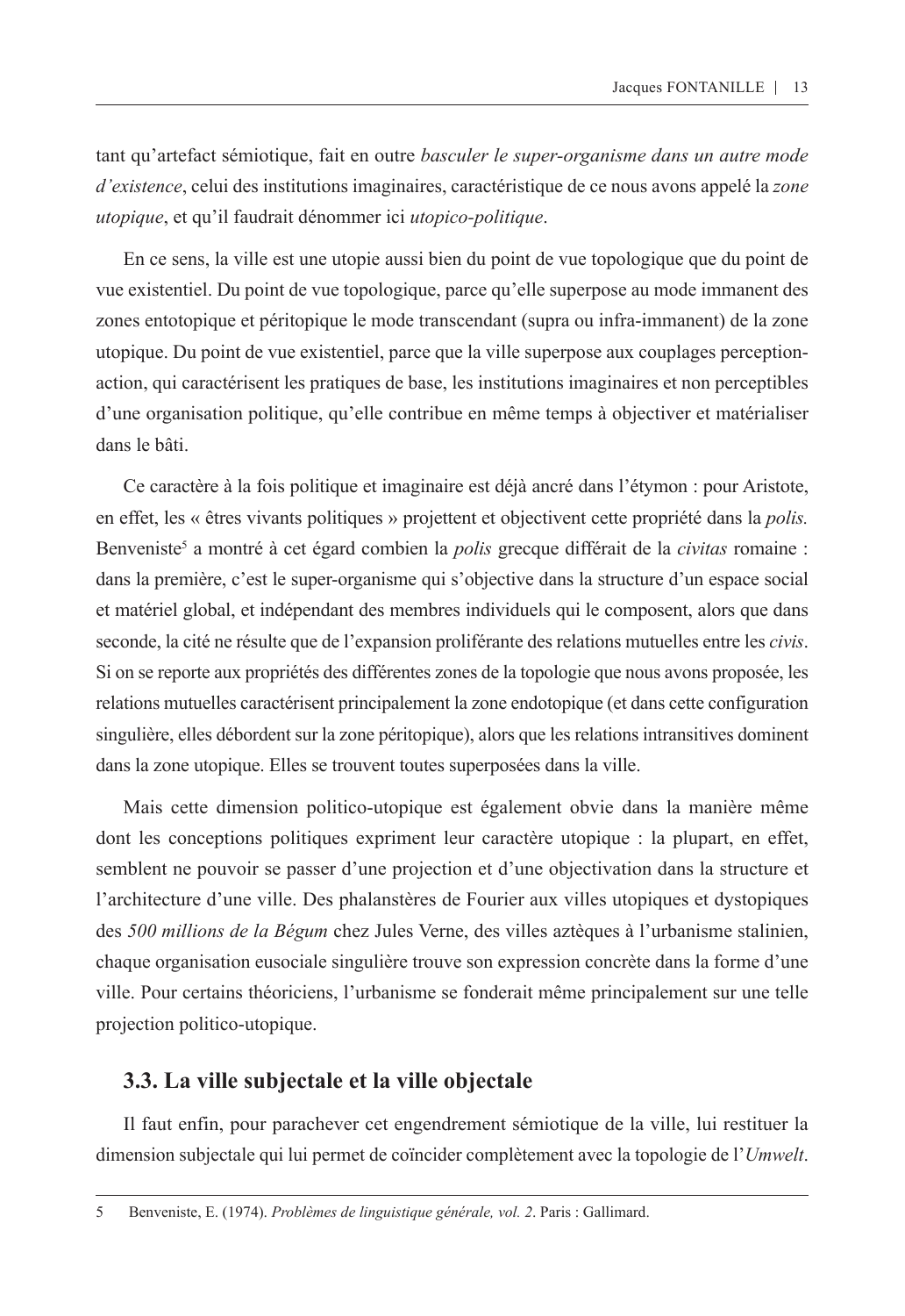Le processus d'objectivation de la dimension utopique, qui s'incarne dans une structure urbaine en quelque sorte indépendante de l'environnement (ce qui est très sensible dans les utopies politiques), doit en effet être à son tour *réancré* et *subjectivé* dans l'*Umwelt*.

On note que déjà en grec ancien, la ville peut être désignée soit comme *polis* soit comme *astu* ; l'analyse sémantique des usages de ces deux noms de la ville<sup>6</sup> montre qu'en choisissant *polis* on adopte plutôt une position extérieure à la ville, et en choisissant *astu*, une position intérieure. Dans le premier cas, la ville est appréciée en fonction de sa richesse, de sa beauté, de sa taille et de ses ressources, en tant qu'objet global, saisi dans son entier et dans ses limites spatiales ; parfois même, *polis* peut être utilisé pour désigner directement les remparts, premier obstacle pour l'arrivant ou le conquérant. En revanche, dans le second cas, *astu*, la ville est appréciée en fonction de la qualité de vie qu'elle assure, du bon fonctionnement de ses institutions politiques symboliques, et de l'attachement identitaire qu'elle inspire à chacun de ses habitants. Avec *astu*, l'observateur interne ne perçoit plus les limites de la ville, mais *éprouve* (affectivement) sa cohésion, son animation, et les valeurs qu'elle dispense. On remarque même que dans l'*Iliade*, lorsque les Achéens assiègent Troie, *astu* se substitue à *polis* dès que la ville n'est plus simplement une forteresse à prendre, et qu'ils se mettent à *imaginer* les délices qu'ils connaîtraient s'ils parvenaient enfin à s'installer à l'intérieur.

Peu de langues offrent de telles possibilités d'expression, mais toutes les villes peuvent être l'objet d'une *réappropriation subjectale* par leurs habitants.

En tant qu'institution politico-utopique, la ville occupe objectivement le centre de référence de l'*Umwelt* et donc du territoire, mais sans dynamique subjectale et surtout après une neutralisation partielle, comme le montre la figure 2, des distinctions qui caractérisent la topologie subjectale de l'*Umwelt* en général (figure 1). Le réinvestissement affectif et sensible de cette topologie permet de reconstituer le caractère subjectal du couplage ville/ territoire. Mais ce réinvestissement peut aussi ne pas avoir lieu, et la ville restera alors une institution symbolique objectale, et sans relations dynamiques avec son territoire. S'il a lieu, on peut également prévoir que la ville pourra réinventer une zone péritopique, une banlieue ou une favela, par exemple, (la zone neutre d'Uexküll), des marges qui la séparent du territoire proprement dit, mais qui ne participent pas (ou peu) aux échanges entre la ville et son territoire, et qu'il pourra même réinventer un autre territoire.

La réappropriation subjectale et affective peut être illustrée par les diverses stratégies que les promeneurs déploient dans la découverte d'une ville : supposons-les étrangers à

<sup>6</sup> Cf. Cazevitz, M., Lévy, E. et Woronoff, M. (1989). Astu et Polis, essai de bilan. *Lalies, n° 7*. Paris : Presses de l'Ecole Normale Supérieure, pp. 279-285.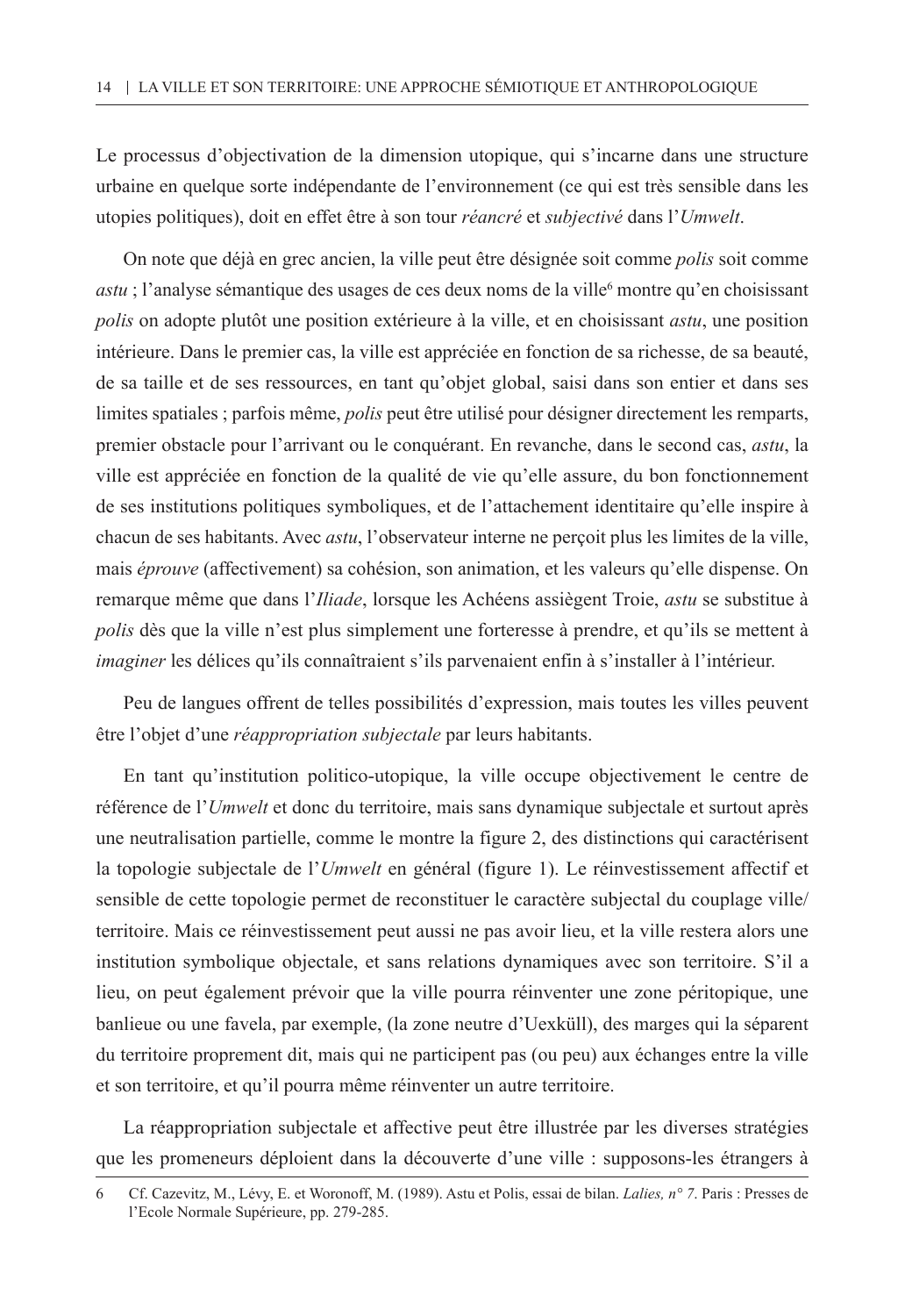la ville, et leur parcours sémiotique dessine alors la forme canonique d'une appropriation subjectale et affective de la ville. Le parcours de découverte doit nécessairement composer avec les possibilités de saisies subjectives : l'accumulation d'observations, le repérage de traits spécifiques isolables et épars, l'identification et le choix de formes représentatives de l'ensemble, et enfin une appréhension-compréhension globale. Chacun de ces quatre modes de saisie urbaine configure l'espace de la ville, en lui procurant une morphologie : respectivement des espaces *sériel*, *particulier*, *nodal* et *global*. Ces saisies et ces morphologies peuvent être rassemblées en un seul diagramme, où l'on peut tracer le *parcours de subjectivation* :



#### Etendue existentielle prise en compte

**Figure3:** Structure tensive de l'appropriation subjectale de la ville

Chacune de ces saisies, chacun de ces types d'espaces peuvent alors susciter des affects spécifiques, en relation avec les valeurs qui supportent la pratique de découverte : la saisie cumulative vise l'exhaustivité, et suscite la frustration ou l'ennui, la saisie particulière vise la spécificité, et suscite la surprise ou l'inquiétude (selon que la spécificité est ou pas irréductiblement étrange), la saisie élective vise la représentativité, et suscite une satisfaction ou une déception, selon les attentes du promeneur, et enfin la saisie globale vise une totalité, qui donne accès aux affects de l'identification, appartenance ou exclusion, attractifs ou répulsifs.

La réappropriation subjectale et affective n'est donc pas une simple pétition de principe : elle participe à la fois d'une structuration des espaces perçus et vécus, et d'une diversification des affects afférents. Peu importe ici ce qu'on éprouve, pourvu qu'on éprouve la ville de l'intérieur, et que ces affects soient les corrélats et les manifestations des types d'interactions que nous entretenons avec elle.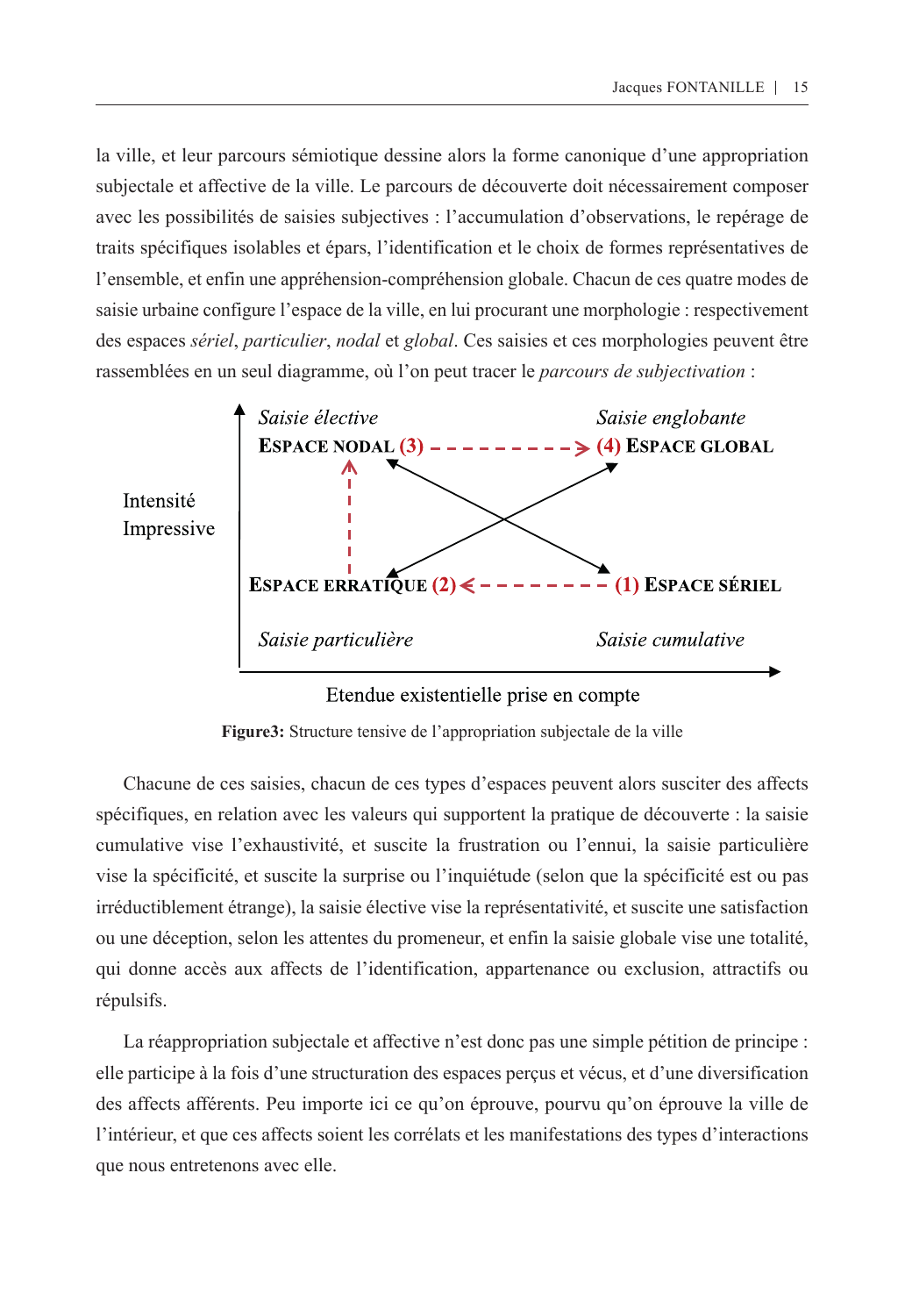## **4. Du côté du territoire**

 « Territoire » est un terme fortement investi par les discours des sciences sociales, qui, en raison même de cet investissement multidisciplinaire, porte en chacune de ses acceptions un « programme » thématique, axiologique et politique. Dans la langue française, le terme de territoire apparaît au XIII<sup>e</sup> siècle. Il alterne alors avec « région », « contrée » ou « province ». A partir du XVII<sup>e</sup> siècle, il désigne aussi la zone sur laquelle une ville exerce son attraction et déploie ses échanges avec et au-delà de sa banlieue. Il prend également une acception politique : c'est le périmètre délimité par les frontières du pays. En anglais, *territory* désigne un espace habité et délimité par des frontières politiques ou éthologiques. Les autres acceptions sont couvertes en anglais par les notions de *place* et de *space*, mais aussi *landscape.* Finalement, c'est *place* qui porte aujourd'hui en anglais la plupart des aspects sociaux, culturels et politiques du territoire. D'autres comparaisons avec d'autres langues aboutiraient au même constat, parfaitement prévisible : les découpages notionnels varient considérablement, y compris dans le discours des sciences sociales. Nous ne pouvons donc utiliser la notion de « territoire » qu'en tant que méta-terme sémiotique, à construire à partir de ses différents usages, et autant que possible transversalement au regard des différentes disciplines qui portent en propre cette configuration. L'actuelle diversité de ses significations dans le discours des sciences sociales nous conduira tout à l'heure à une réduction à cinq points de vue sémiotiques.

En première approche, ses divers usages semblent néanmoins traversés par une propriété relativement stable : *une négativité récurrente* et souvent implicite, qui constituera le problème à traiter, la question à laquelle il faudra répondre. Le territoire évoque le plus souvent *un type imprécis de subdivision* spatiale, en raison d'*un défaut ou d'une instabilité d'organisation ou de position*. Dans le sens administratif, le terme s'applique principalement à des espaces pionniers, lointains, peu peuplés ou peu administrés (Là-bas, ailleurs), et d'autres termes spécifiques le remplacent dès que le type d'espace politique et économique se précise. Ainsi, au Canada, un « territoire » est une entité politique possédant par exemple ses propres institutions et son assemblée législative, mais qui n'accède pas au même type d'organisation qu'une province. En France, le statut de « territoire d'outre-mer » était, jusqu'en 2003, attribué à des territoires n'ayant pas le statut de « département d'outre-mer ». De même, aux États-Unis, les territoires sont, dans leur histoire, des entités géographiques et politiques qui, à un moment donné, ne dépendent d'aucun État.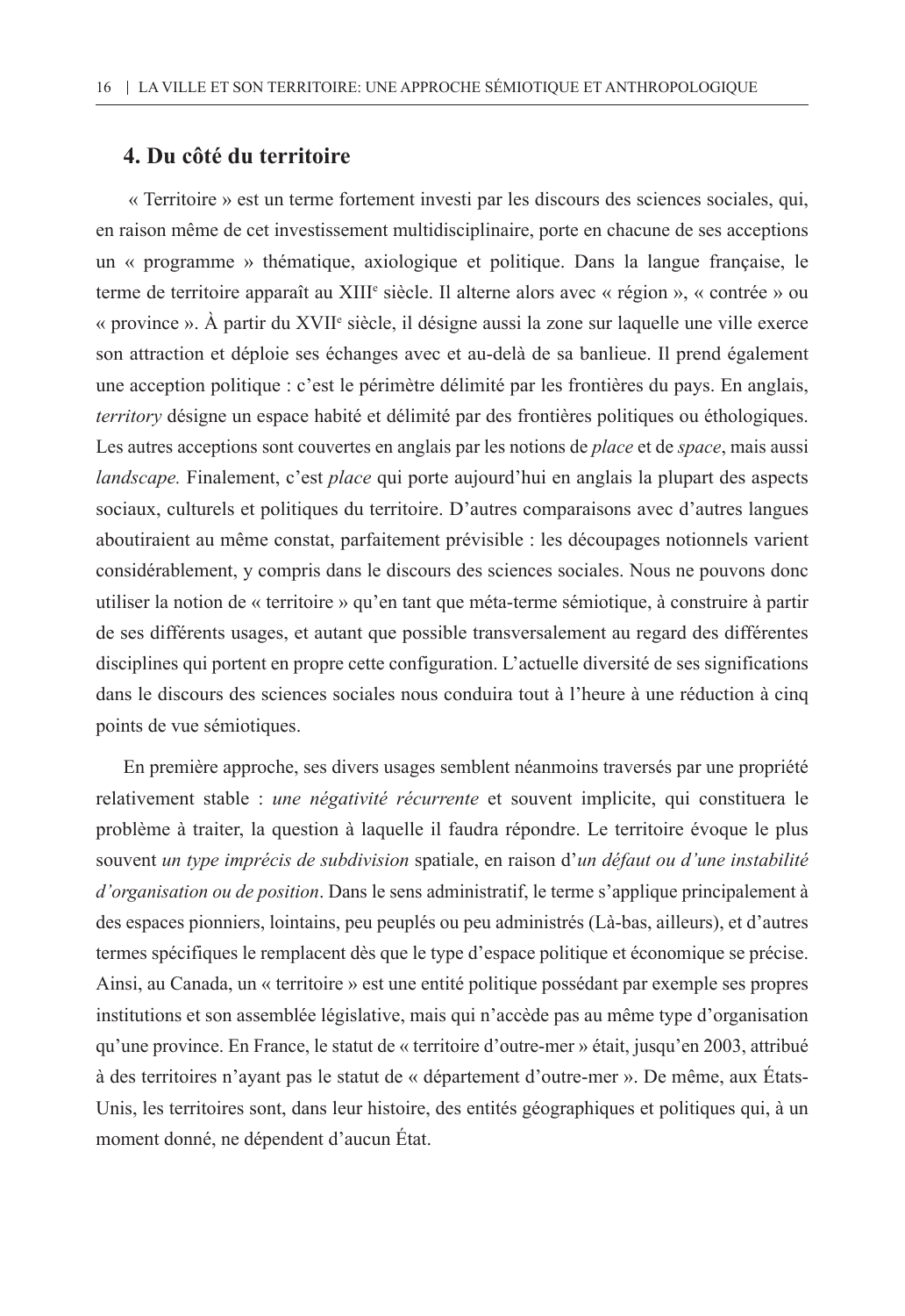« Territoire » fonctionne donc comme une entité *imprécise* au sens de Hjelmslev, c'est-à-dire « diffuse » (sous-déterminée), obtenue par négation d'entités plus « précises » (surdéterminées et institutionnalisées). Mais cette imprécision est en devenir, en ce sens que *le territoire est appelé à devenir quelque chose de plus précis*, grâce au travail de transformation des acteurs qui s'identifient à lui. En somme, *le territoire est un devenir collectif, une transformation en cours*, qui s'oppose en cela aux entités spatiales déjà institutionnalisées et strictement déterminées. Quel que soit le point de vue que nous pouvons adopter sur le territoire, il comporte une propriété spécifique qui est aussi précisément celle d'une *forme de vie* : il ne peut être appréhendé que comme *une configuration émergente qui se détache sur le fond d'autres types d'espaces stabilisés et institutionnalisés.*

Si nous prenons alors le cas d'un territoire où est implantée une ville, et plus précisément du territoire d'une ville, alors cette négativité (ou cette restriction institutionnelle) prend un caractère particulier : la ville peut s'affirmer comme l'institution stable (le terme précis) au sein d'un territoire instable ou mouvant, ou bien assumer, tout en restant stable, la responsabilité de l'instabilité et des mouvements mêmes de son propre territoire, ou enfin se développer elle-même comme territoire instable et mouvant. Dans tous les cas, elle joue le rôle de centre organisateur (ou désorganisateur).

Les propriétés que nous pouvons aujourd'hui lui reconnaître, à partir du discours des sciences sociales, de la presse et des discours politiques, permettent de distinguer cinq points de vue complémentaires :

1) Les propriétés *spatiales* : le territoire comme espace vaguement délimité, mettant en relation un intérieur et un extérieur. Mais l'intérieur, contrôlé par la ville, est en expansion, car le territoire appelle irrésistiblement au déplacement et au dépassement de ses propres limites. La ville devient l'agent et le bénéficiaire principal de cette expansion : étendre son influence, étendre son rayon d'action, augmenter l'étendue des connexions en réseau, et inversement, absorber les influences extérieures de plus en plus lointaines, résister aux ingérences, leur opposer une défense ou une protection, ou même les transformer en échanges : la zone paratopique s'étend, en même temps qu'elle adopte des pratiques qui, plutôt réservées à la zone péritopique et à la zone endotopique, les renforce d'autant. Ce n'est pas la limite qui définit le territoire, mais bien sa capacité, incarnée par la puissance de la ville, à déplacer et dépasser la limite.

2) Les propriétés *modales, narratives et actantielles* : c'est le territoire comme domaine contrôlé par un actant, cet actant étant ici incarné par la ville. Si le territoire est considéré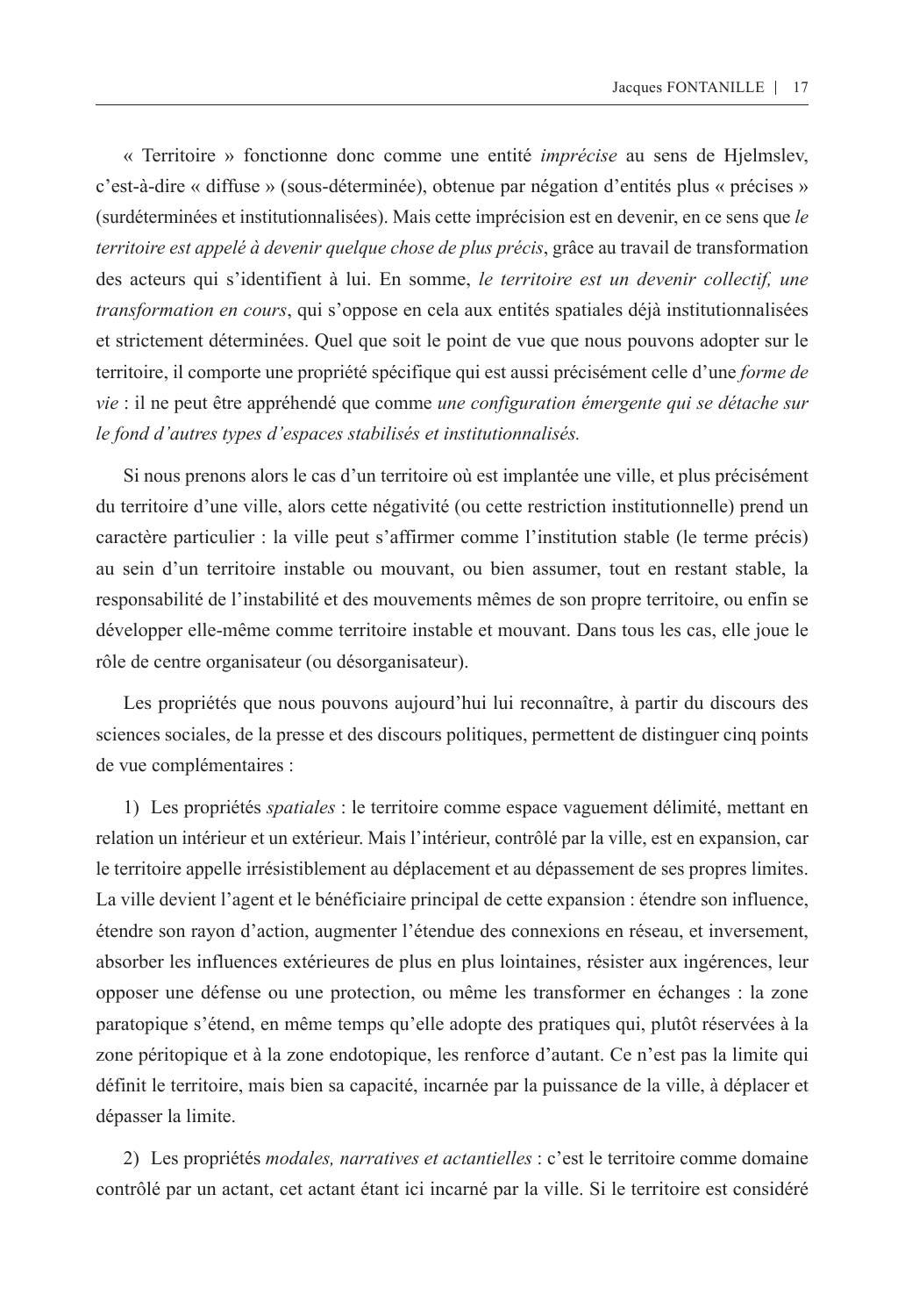comme un habitat, alors il devient l'aire optimale à l'intérieur de laquelle peuvent se déployer le faire et l'être des vivants, et cette optimisation se renforce ou se concentre dans la zone urbaine. Partant d'un territoire défini par qui l'occupe, on passe ainsi par degrés (i) de l'adéquation à la vie et à ses activités, à une optimisation, notamment par expansion, (ii) de l'optimisation à la défense, au contrôle et à l'appropriation, et enfin (iii) de l'appropriation, à l'exclusion ou à l'intégration des « ils » et des « eux ». Curieusement, cette approche actantielle et modale réduit le territoire aux zones endotopique et péritopique : la zone paratopique est soit abandonnée aux « autres », soit absorbée dans la zone du « nous » et des réciprocités et échanges restreints, ce qui conduit à inventer un autre territoire paratopique.

3) Les propriétés *figuratives et sensibles* : c'est le territoire saisi dans sa spécificité et sa légitimité perçues et vécues. Il procure une expérience perceptive et classificatoire plus ou moins homogène, en tout cas congruente, qui fait se rencontrer une présentation figurative et sensible typique, et un vécu et un agir collectifs. Milieu figuratif des activités humaines, le territoire a les limites du champ de l'expérience sensible d'un observateur collectif, dont le centre, on l'a déjà vu, est la zone endotopique, le centre subjectal de l'*Umwelt*, en l'occurrence la ville.

4) Les propriétés *subjectales et énonciatives* : c'est le territoire comme projection d'une identité culturelle et d'une appartenance symbolique. L'expérience précédente engendre un vécu de l'identité territoriale, celle du milieu, ou celle de la population. La réunion des deux, à partir du centre subjectal et réflexif, est le support d'un acte autoréférentiel (*nous sommes nous*) qui instaure le territoire symbolique, ou plus précisément comme une institution imaginaire appartenant à un autre mode d'existence que les trois autres configurations précédentes. Ce point de vue sur le territoire est particulièrement remis en cause par le développement et la superposition des différents types de mobilités territoriales : on doit alors concevoir une multi-territoralité, c'est-à-dire, selon les thématiques identitaires, plusieurs zones paratopiques juxtaposées.

A cet égard, la ville peut aussi bien contribuer à la multiplication de ces territoires juxtaposés, qu'assurer et gérer des trames, des passages, des liens, et plus généralement des connexions entre eux.

5) Les propriétés *herméneutiques* : le territoire comme processus de transformation sémiotique, résulte d'un travail collectif de donation de sens. Pour commencer, le territoire est un espace transformé par le travail humain. Ce n'est que la moitié des interactions avec le milieu (l'humain est lui aussi transformé par le « travail » du milieu). L'anthropisation du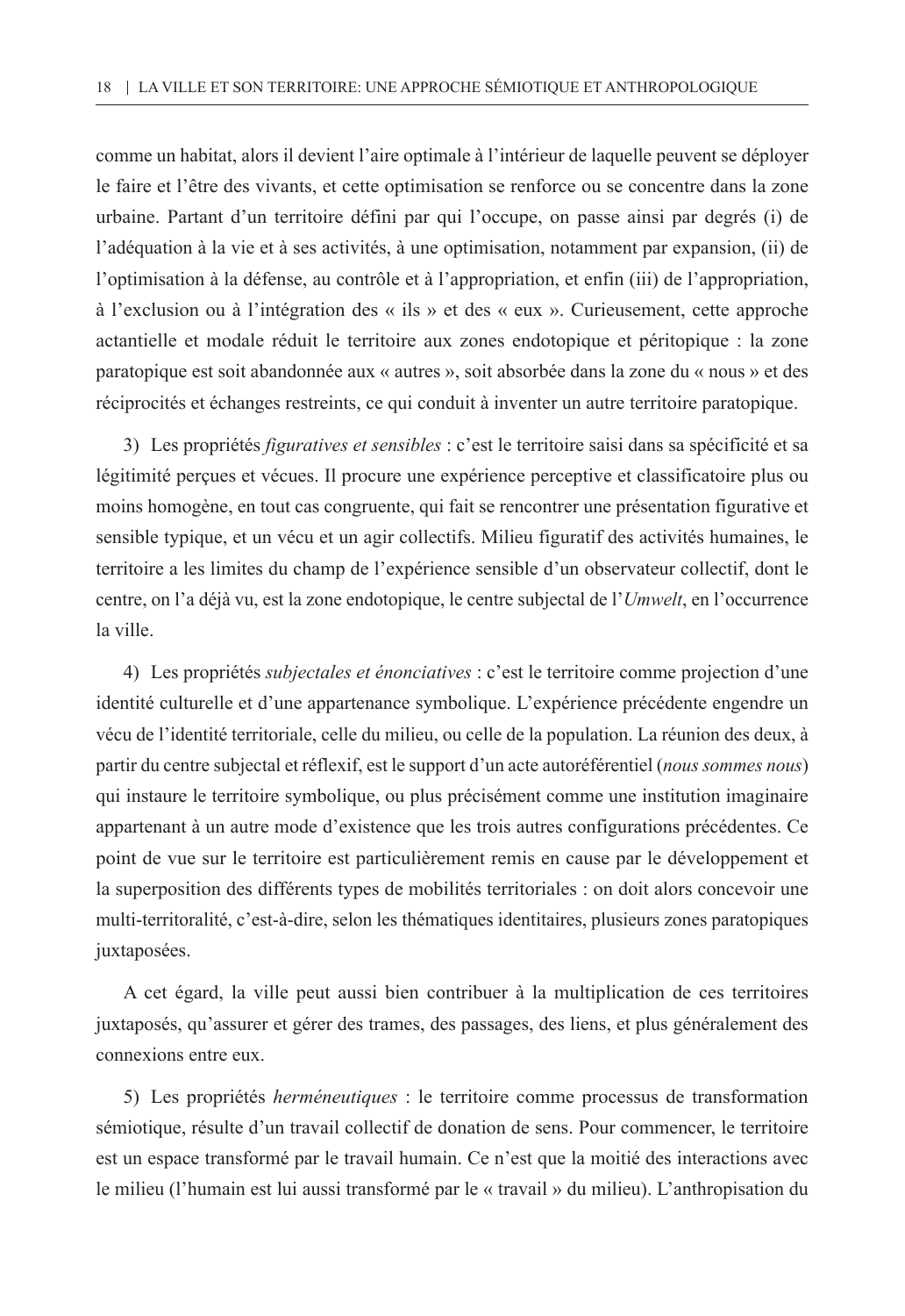territoire participe également de l'autoréférence identitaire (cf. supra). Mais surtout, une figure sémiotique s'impose, celle de l'*empreinte* : le territoire devient alors la surface d'un corps sur laquelle l'activité humaine a laissé des traces durables et juxtaposées, et qui restent lisibles, déchiffrables et interprétables. Sous ce point de vue également, une dimension émerge, qui échappe au strict couplage entre perception et action : l'action transforme le territoire en un vaste jeu de signifiants pour un monde de signifiés qui appartiennent à un autre mode d'existence : la signification à reconstruire n'est pas en effet la seule reconstitution du sens que les acteurs donnaient à leurs actes, et elle déborde le cadre de leur propre action, pour participer à une sorte de culture invisible et transcendante (peut-être ce que nous appelons couramment une « civilisation »). Cette culture invisible et son interprétation diffuse appartiennent de ce fait même à la zone utopique. Et dans ce cas, le cercle herméneutique étant bouclé, ce sont les capacités culturelles de déchiffrage et d'interprétation qui dessinent, dans cet autre mode d'existence, les limites du territoire. Le processus de sémiotisation du territoire est alors accompli.

Lorsque le centre subjectal du territoire est une ville, c'est celle-ci qui joue le rôle de l'interprète et qui énonce la signification imaginaire du territoire, puisqu'elle porte, par constitution, la zone utopique où se concentrent, dans le bâti, les « signifiés » imaginaires.

Notre hypothèse de travail initiale se fondait sur l'identification d'une particularité sémantique observée dans la plupart des acceptions du concept de « territoire » : son caractère diffus, son quantum de négativité et d'instabilité. Tout ce qui précède montre que le territoire ne pose une limite que pour la traverser, la déplacer ou l'effacer. Et la ville porte toutes les modalisations (vouloir, savoir, devoir et pouvoir) qui lui permettre de jouer pleinement de cette instabilité, notamment mais pas seulement, pour la fixer.

Un pays est doté de frontières, et le non-respect de cette limite est une transgression, une menace, voire un acte belliqueux. Un territoire, quel que soit le point de vue sous lequel il est saisi, économique, culturel, identitaire, éthologique, n'a de limite que pour inscrire dans l'espace une zone de passage, d'échange, d'interactions et de transitions. Le rôle de la ville dans ce processus peut être décliné ainsi :

1) La *dimension spatiale* : l'expansion urbaine entraîne l'extension de son territoire, qui rencontre celle des autres territoires et des autres villes. Cette confrontation compétitive peut conduire à figer les limites, mais aussi à la multiplication des couches territoriales superposées si on pose comme principe que ce figement est impossible. Moteur de l'expansion compétitive, la ville se mue alors en multiplicateur des territoires, et régulateur des interactions entre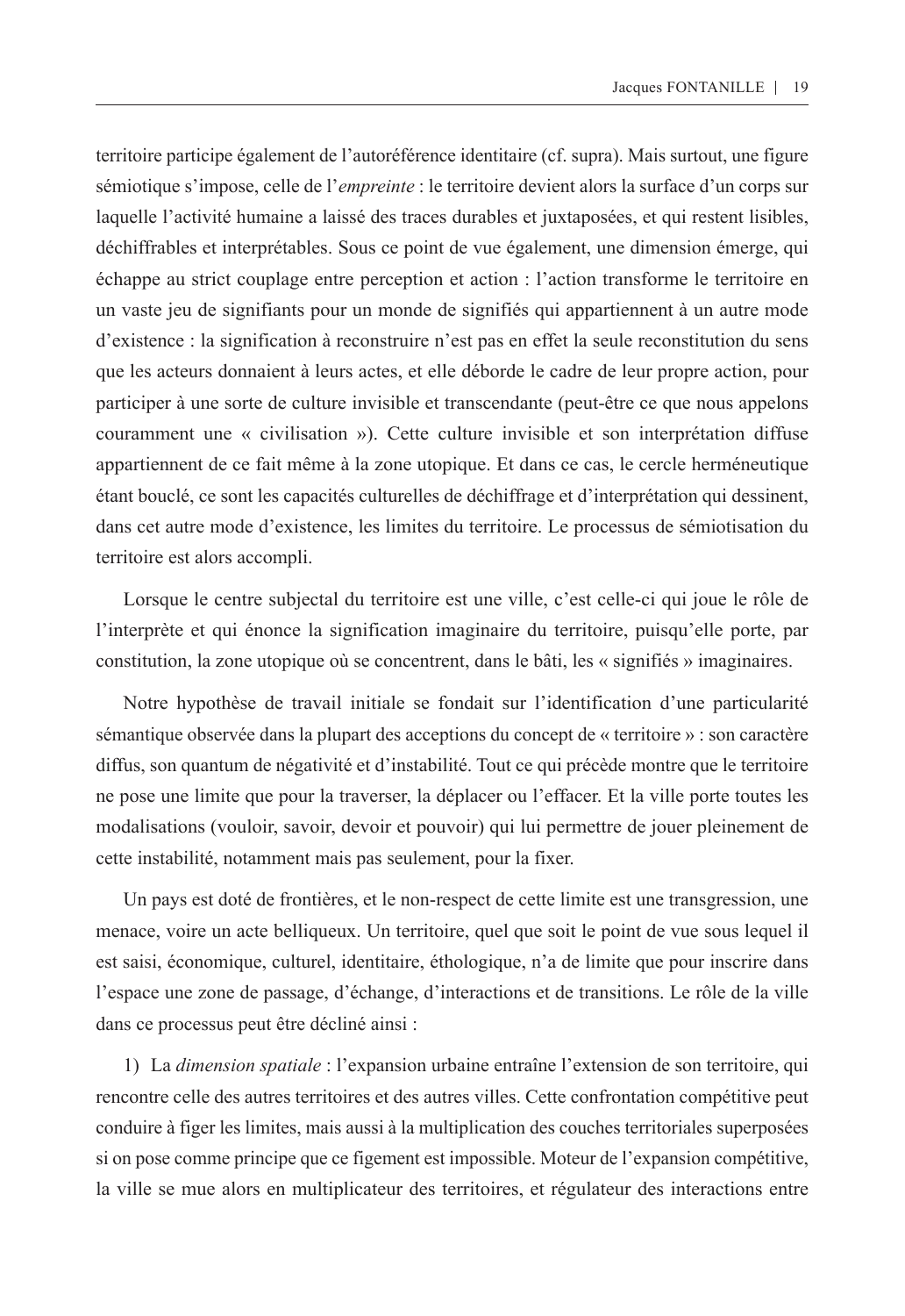ces couches superposées. En outre, le positionnement des entrées, l'existence de voies de contournement, et bien d'autres dispositifs modulent ces mouvements spatiaux en distribuant de manière régulière ou aléatoire des contraintes et marges d'initiative, des incitations et des dissuasions, des possibilités et des impossibilités.

2) La *dimension modale et actantielle* : la ville assume le rôle de l'actant qui contrôle le territoire. Les relations entre cet actant et son domaine obéissent à une dynamique d'ajustement, d'adéquation et d'optimisation de cette adéquation. En même temps, elle impose à son territoire sa propre représentativité : il en résulte que l'actant collectif ainsi constitué, sur le fond d'une hiérarchisation inégalitaire, élimine *ipso facto* d'autres modes de constitution de l'actant collectif, et cette option exclusive est en elle-même déjà un choix politique : le rapport entre la ville et son territoire n'est pas seulement politique en général, mais surtout politiquement déterminé par une conception spécifique du collectif. La représentativité de la ville vaut également à l'extérieur du territoire : il n'y a donc de fonction représentative de la ville à l'égard du territoire *que si elle est à la fois partagée à l'intérieur et reconnue à l'extérieur*.

3) La *dimension figurative et sensible* : sous cette dimension, le contraste entre la ville et le territoire est apparemment maximal, sur le fond de l'opposition entre le bâti et le nonbâti, le bâti concentré et le bâti disséminé, mais la sensibilité et le vécu peuvent également recueillir d'autres dimensions d'expression – des mœurs, des usages linguistiques, des qualités de lumière, des perspectives inclusives, des profondeurs et des horizons partagés, etc. –, qui proposent des voies de passage et qui assurent des continuités entre ville et territoire. Entre ces deux tendances, une perpétuelle tension est à l'œuvre, et divers lieux de la ville (des lieux en hauteur, notamment) peuvent être ainsi caractérisés en fonction de la discontinuité ou de la continuité perceptives et perspectives qu'ils induisent entre la ville et le territoire.

4) La *dimension herméneutique et énonciative* : le territoire est de ce point de vue le domaine d'une transformation sémiotique, au cours duquel il devient à la fois le produit d'un travail collectif de donation de sens, et un support pour la conservation des traces et de la mémoire de ce travail. Nous avons déjà suggéré que la ville pouvait assumer le rôle de l'*interprète*, à la fois de la signification des pratiques inscrites, et des significations des inscriptions elles-mêmes. Pour aller jusqu'au bout de cette suggestion, il nous faut alors reconnaître à la ville une fonction énonciative à l'égard du territoire, car la capacité d'interprétation que nous lui attribuons ne peut se manifester que si, dans ses activités pratiques et symboliques, dans ses productions sémiotiques en général, elle « énonce » les caractéristiques, l'identité et les valeurs du territoire. Cette fonction d'énonciation peut être